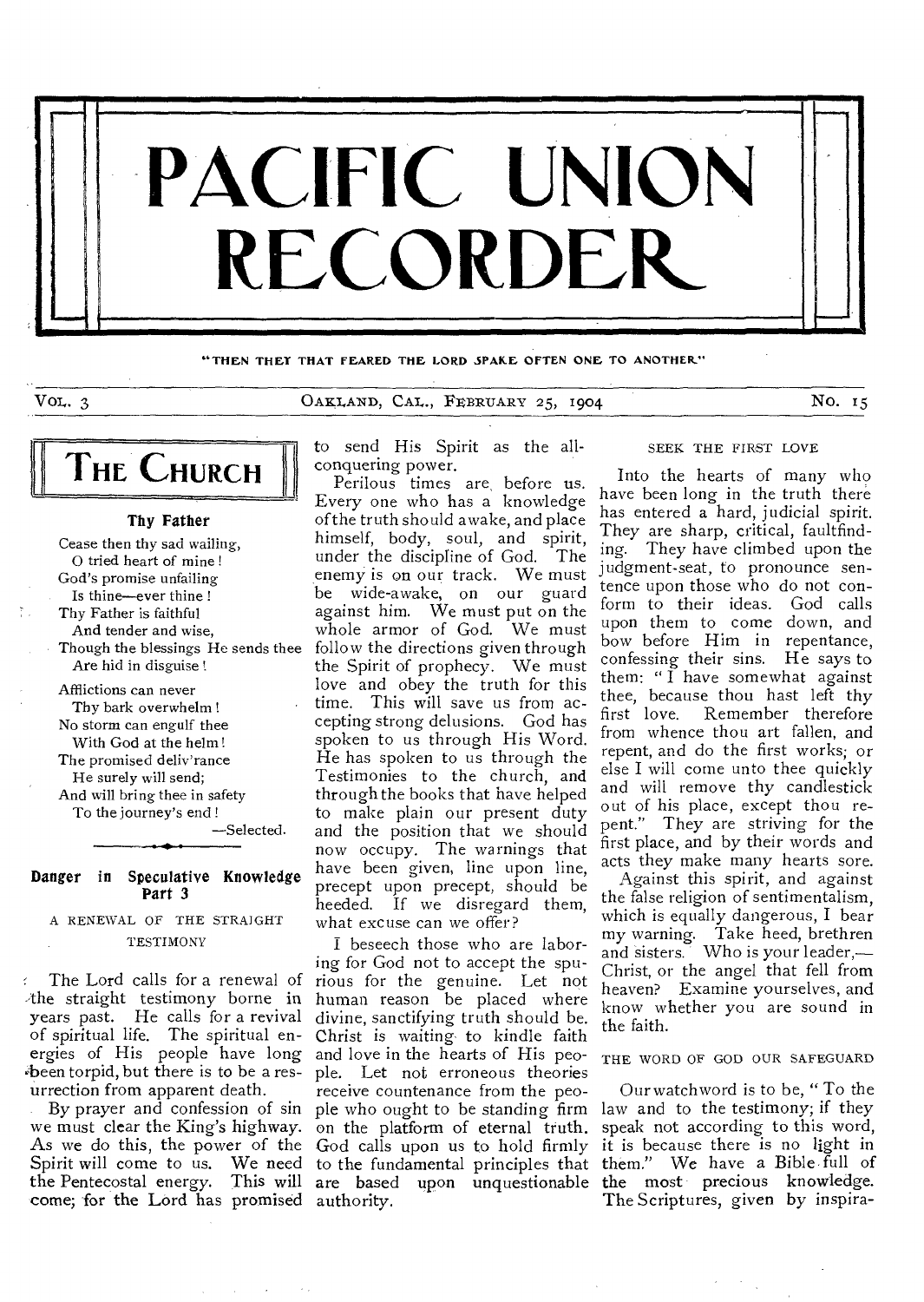trine, for reproof, for correction, has never mentioned, and that have for instruction in righteousness; no foundation in the Bible. We that the man of God may be per-have grand, solemn truths to prefect, thoroughly furnished unto all sent. "It is written" is the test good works. Take the Bible as that must be brought home to your study-book. All can under-every soul. stand its instruction.

cians, and all church-members to study the lessons that Christ gave His disciples just before His ascension. These lessons contain instruction that the people need.

Eternal life is obtained only by eating the flesh and drinking the verily, I say unto you," Christ defrom heaven; if any man eat of this and tempest, " My anchor holds." bread, he shall live forever; and the bread that I will give is My flesh, for guidance. Let us seek for a priests, one of whom has been a world. . . . Whoso eateth My had enough of human methods. flesh, and drinketh My blood, hath A mind trained only in worldly person present was the preacher eternal life; and I will raise him up science fails to understand the that gave the first discourse on this at the last day. For My flesh is meat indeed, and My blood is drink and drinketh My blood, dwelleth Only the mind and heart cleansed that the first sermon of the Third the Spirit that quickeneth; the flesh profiteth nothing; the words that I speak unto you, they are Spirit, and they are life."

Christ calls upon His people to believe and practise His Word. Those who receive and assimilate this Word, making it a part of every action, of every attribute of char-able to discern the deep things of city of Rome itself. acter, will grow strong in the God. strength of God. It will be seen that their faith is of heavenly origin. They will not wander into strange paths. Their minds will not turn to a religion of sentimentalism and what is coming upon the earth. excitement. Before angels and before men, they will stand as those who have strong, consistent Christian characters.

In the golden censer of truth as presented in Christ's teachings, we have that which will convict and convert souls. Present, in the simplicity of Christ, the truths that He came to this world to proclaim, and the power of your message will make itself felt. Do not pre-

tion of God, are profitable for doc-sent theories or tests that Christ

I call upon our ministers, physi- that belong to their peace. Mercy's blood of the Son of God. "Verily, For My yoke is easy, and My clared, "he that believeth on Me spiritual life is given, that rest is gathered for this first meeting, hath everlasting life. . . . I am found, and lasting good secured. there were present a lawyer, a presthe living bread which came down We must be able to say, in storm ident of a theological seminary of Men may still learn the things voice may still be heard calling: public proclamation of the Third "Come unto Me, all ye that labor and are heavy laden, and I will give you rest. Take My yoke upon you, and learn of Me; for I am meek and lowly in heart; and ve shall find rest unto your souls. burden is light." It is only when beast." In the congregation that

which I will give for the life of the "Thus saith the Lord." We have Jesuit professor of philosophy. indeed. He that eateth My flesh, the divine power in the word. in Me, and I in him. . . . It is by the sanctification of the Spirit Angel's Message in the " seat of things of God; but this same mind, converted and sanctified, will see can discern heavenly things.

> Lord I call upon you to awake to cated under the wing of the Cathyour duty. Let your hearts be olic Church for her priesthood. yielded to the power of the Holy Spirit, and they will be made susceptible to the teaching of the Word. Then you will be

May God bring His people under the deep movings of His Spirit. May He lead them to arouse, to see their peril, and to prepare for

Ellen G. White.

(To be continued.).

"As many as are led by the Spirit of God, they are the sons of God." Rom. 8:14.

If the Holy Scripture was a ring, and the Epistle to the Romans its precious stone, chapter of the jewel.—Spencer.

**1 THEFIELD** 

**1 11**

#### **The First Public Proclamation of the Third Angel's Message in the City of Rome**

Let us go to the Word of God journalist, and two ex-Catholic Last Sunday evening the first Angel's Message took place in the city of Rome. In a beautiful hall situated across the street from the Palace of Justice, and almost within the shadow of the Vatican itself, the first note of the final message was sounded in the "seat of the Rome, a Baptist minister, a leading

Brethren, in the name of the young man who was himself edu-And not the least interesting message which concerns itself so directly with the worship of the "beast." It was quite significant the beast" was preached by a This young man represents the first results of our work in the city of Rome, and is the first person to be converted to the truth in the

eight would be the sparkling point even the bishop being present at His mother placed him under strong Catholic teaching when but a mere boy, with the purpose in mind of his becoming a priest. And the instructions of his youth had a powerful influence upon him, so that he regarded all Protestants, and especially Luther, in a very unfavorable light, and considered the Italian Government a robber because it had taken Rome from the pope. When only seventeen years old he preached in the Catholic Church in a regular series of meetings which took place every day before large congregations, times.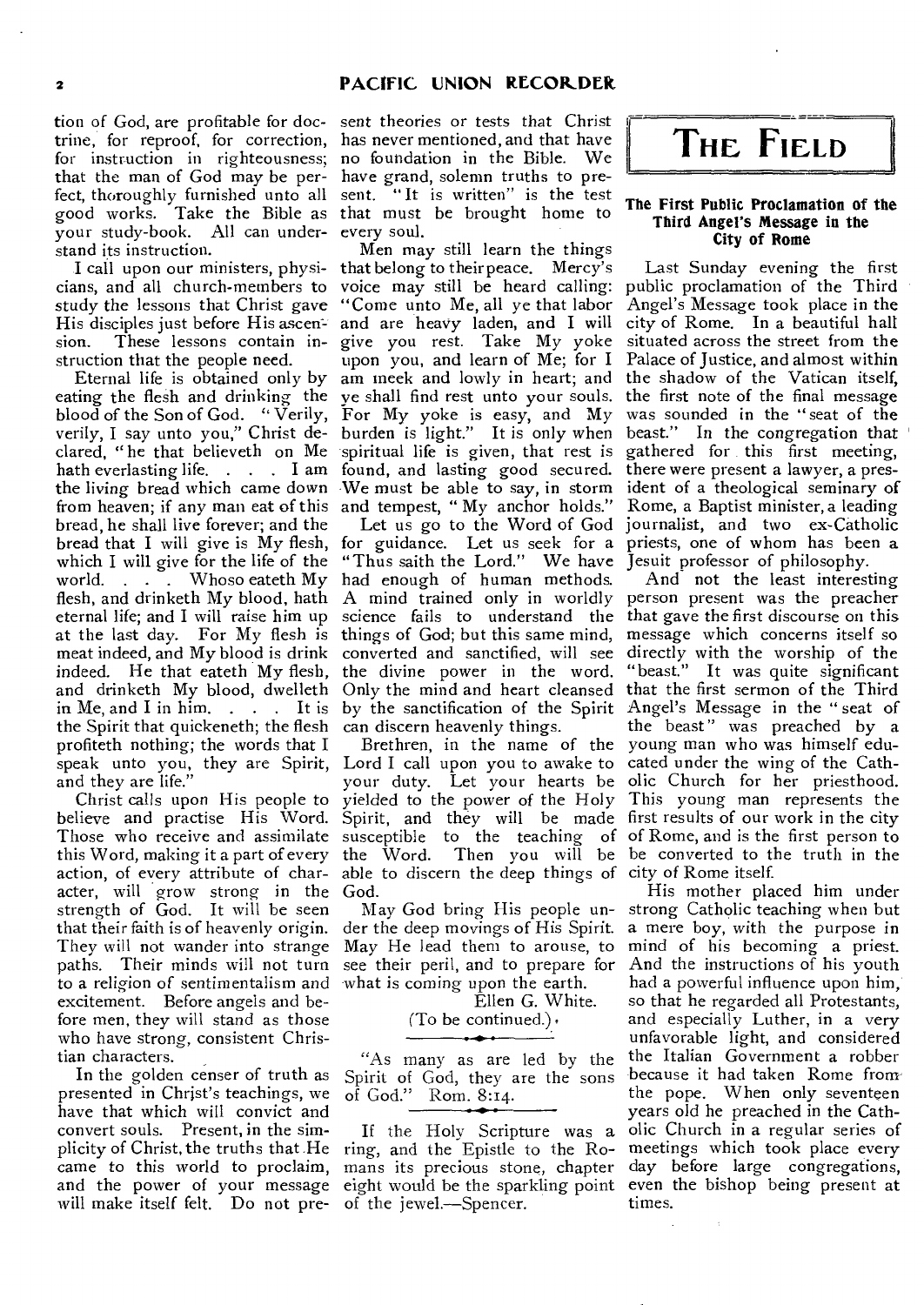ied in the higher schools and the message also to attract the edu- needs help if we are to follow in University of Florence, and studied cated classes. There is also ansix years for the Catholic priest-other lawyer with whom I am hood at their seminary. He ob- studying the message at our home. tained an insight into the corrup-He marvels at the wonderful things tion of the church suddenly one he is hearing in these studies. He morning, which dissuaded him from entering the priesthood, and faith to believe in these wonderful he began the study of the classical prophecies, for he can see that they course at the University. During his course at the University he was married and converted to the have lost their faith in religion and, Gospel.

that he might fit himself toenter the work of the Lord, and, by providential circumstances, he came in question to the young man whom contact with us, and we began the study of the truth with him and the result was that he became thoroughly convinced of the truth, and is now heart and soul in it, with his wife, also enthusiastic in servance, then it is possible to the same. Being a fluent speaker found all the doctrines upon the in the Italian language, and a very traditions of Rome, and that simply intelligent man, he is indeed a Godsend to our work in Italy, where plain to see that he grasps the sitwe have had no one that could well uation very clearly and can see tion the usual wages paid in this present the truth in the Italian what is the logical conclusion of language before a Roman audience. He also has some means of his own. When he was married his wife was worth 40,000 francs, and part of this they still have, although for two years he has been working at his own expense in the missionary work, thereby demonstrating that he has the real missionary spirit. It means much to the work here to have a man of refinement and education connected with the beginning, and even before we work in a city of classical culture like Rome. He has also many acquaintances among the Catholic priests, one of whom, a very bright professor here in Rome, is becoming convinced that the Church of development of the work. For Rome is not the true church, and is thinking quite seriously of leaving the Catholic Church for the tion to come in and help them by to Spain or wherever Thou mayest Gospel.

One indication that the first message given in Rome was not without its effects, is the fact that at the close of the-service a lawyer came forward and asked to buy a Bible, that he might study these things.

Some time ago he came to Rome, fitted to restore their faith in the says that a person does not need are true. The great difficulty with most of the people is that they consequently, this message is just Gospel.

When I presented the Sabbath I have just mentioned as being the first convert here, he said that if it be possible to found one doctrine upon the traditions of the church of Rome, referring to Sunday obmeans being a Catholic. So it is the order of the day. the practises of the other Protestant churches. We notice, therefore, that it is possible for men, educated within the walls of the paid, I will speak of one man. He Roman Church, to get clear visions of the truth.

We have a number of other people that are interested in the truth, and from the way that the work is opening up here in Rome, we feel sure, as we have felt from the very came, that the Lord will do great Christ. things for the message in Rome. We are so busy that we are forced to refuse offers that might seem to be quite auspicious in the future example, I have been asked by the Young Men's Christian Associateaching forty bright young men call me, just as soon as the way in their language course, and this opens"? would bring me in contact with but my time is so occupied that I had to refuse the offer, for we are

He is well educated, having stud- shows that there is a power in this his utmost capacity. Surely Italy the openings that God is making Chas. T. Everson.

> Rome, Italy.  $\overline{\phantom{a}}$

#### From Spain

As the " Recorder," "Review," and "Signs" come to us from week to week, their columns laden with live reports from different parts of the field, we are led to appreciate the fact that this message is advancing with great rapidity, and by the help of Him who is at the head of this movement, we hope to keep in pace with it.

We have received a copy of the Capital and Labor number of the " Signs," and it certainly very clearly portrays the conditions existing, not only in the United States, but in many European countries as well.

In Spain the same spirit of discontentment prevails. Strikes are

When one takes into consideracountry, he can not much wonder that the people once in a while feel like going on a "strike."

To give an idea of the wages is a bookkeeper and all-around rustler in a large factory. He receives 21 pesetas, or \$4.20 a week. Living expenses are just about the same here as in California. As in America and all other countries, the only true remedy for the oppressed soul is the Gospel of

But the people must receive that Gospel before it can make them free. There are almost twenty millions in Spain who are lost, Who of those that read these lines, will say, "Here am I, Lord, I will leave home and loved ones and go

some splendid young Italians that sister. The Lord is going to hold might be influenced for the truth, you and me accountable for our Consider it well, my brother, my opportunities and capabilities.

When men of such standing begin working with a small force here in ings in this place for about three to inquire into these truths, it Italy, so that each one is taxed to months and a half. A good inter-We have been conducting meet-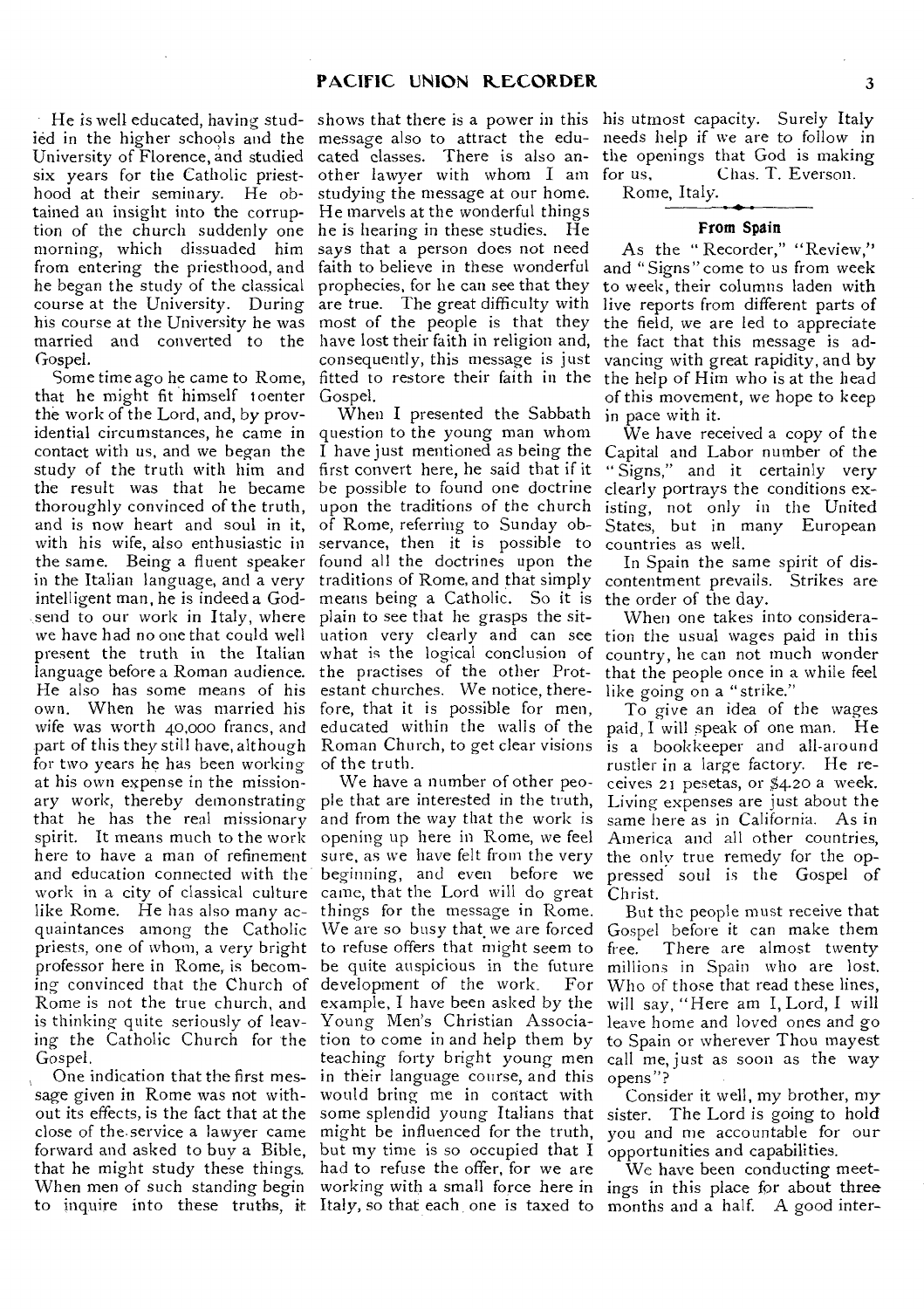est is manifested, but the people are menced January 8, and lasted to very slow to give up their old the 27th. ways.

enant, thus signifying with the Lord's help they will keep the Sabbath, and walk in all the light Christ was sent by the Father. As for our work here, and the cause as it may be revealed to them. we drew near to the Lord, He in general. We are in hopes our We are kept very busy by the came near to His people, and joy school, the meetings, and the tract and peace came into our hearts, take in patients by March 1, but it work.

trust the Lord for success in His work. Truly it is time to be wideawake and to exert every energy the oldest standard-bearers, Elders for the salvation of those around Haskell and Butler, was timely is room for hundreds of faithful us.

The night of sin is almost o'er; The day comes on apace;

- Soon we'll reach a brighter shore And end this earthly race.
- The Gospel sound is on the wing; Around the world it goes. Soon will come our Lord and King To end our trials and woes.

O brother mine, let's rise and shine, And sound the glad refrain, Bre ends the great prophetic line, And Christ shall come to reign.

Salvation's fount is open wide.

It freely flows for all. It comes from Jesus' wounded side.

0 heed His gracious call!

Commune with God, and you shall find The strength you so much need. Prayers are the golden chains that bind Our hearts to Israel's Seed.

We shall be glad to correspond with any one who may be desirous of learning more about this field, and opportunities for work here.

May we have an interest in the prayers of God's people.

Frank S. Bond, Calle Carretera de Barcelona, Sabadell, España.

January 25.

#### East Lake, Ga.

It has been some time since I have reported; but I read with interest the reports from the other laborers in the field.

upon my work to a large extent.

Four ladies have signed the cov-gether with an earnest desire to Our courage is good, and we message in this southland as it has can do full work. Nearly all, if not all, came toseek God and come into that unity that will convince the world that never been carried before.

> the sanctuary. These clearly proved the fallacy of some rich, and we rejoice to be in a place ideas that have been advanced as "new light." The call of these hearts rejoice as we see the truth faithful watchmen was to come reaching out into the distant corback to the standards God had set ners of the earth. up and which were discovered by those whom God chose to start from rank to rank of the Lord's the Third Angel's Message.

At the six o'clock morning meeting, Testimonies from Sister White were read. A number of these were written especially for this meeting. The burden of these Testimonies was " unity," warning us of the danger we are in at the present time, when Satan is leading men away into the acceptance of false theories and doctrines.

H. F. Courter,

Decatur (R. F. D. No. 3), Feb. I. Ga.

#### Hildebran, N. C.

Lest the opportunity should be again stolen from me, I will write at once of the blessings the Lord is giving us here in Hildebran. out our meetings, but nothing can keep Him away who has promised to be with us always. Thank God, no sickness or discomfiture can touch our Living Head.

Sickness and the death of my from friends in Western Oregon, loved companion have broken in and this without direct solicitation, - I have just returned home from ing thanksgiving. This will make the Nashville Institute and South-it possible to open up our work in ern Union Conference, which com- a small way, but we shall have to The receipt of a gift of  $$300$ has filled our hearts with outflow-

have more before the work is pu on a substantial basis.

with a determination to carry the will take some months before we' The church here feels to unite in making the work a success.<br>The 27th of February has been set The 27th of February has been set apart as a day of fasting and prayer sanitarium will be able to begin to

The instruction given by two of scarcely be found where need and and had the right ring to it. workers where there is now One. Brother and Sister Haskell brought But financially, most of us have to out many instructive lessons from be self-supporting. Nevertheless, Surely another such field can opportunity are so great. There lessons the blessing of the Lord makes us where the need is great. How our

> Let the ring of courage pass army, for victory is just ahead.

> > Albert Carey.

# February 13.

## **CALIFORNIA**

#### Columbus, Georgia

Once more I report our condition here to the people of California. I have just returned from Nashville, Tenn., where I was in attendance at the annual session of the Southern Union Conference. In many respects this was a grand meeting, notably because the brethren had a mind to "press together" and become unified, and because the trend of the meeting was to get back into the "old paths."

Sickness has done much to thin sit under the teaching of those It was good to be permitted to faithful old soldiers, Brethren Butler and Haskell; also the Bible studies of Sister Haskell.

> I had the privilege and great pleasure of consulting with Brother and Sister Haskell, concerning their experience in conducting the New York Mission; and this has caused us to change our plans for this place.

> The "Life Boats," "Signs," "Health Journals" and other litera-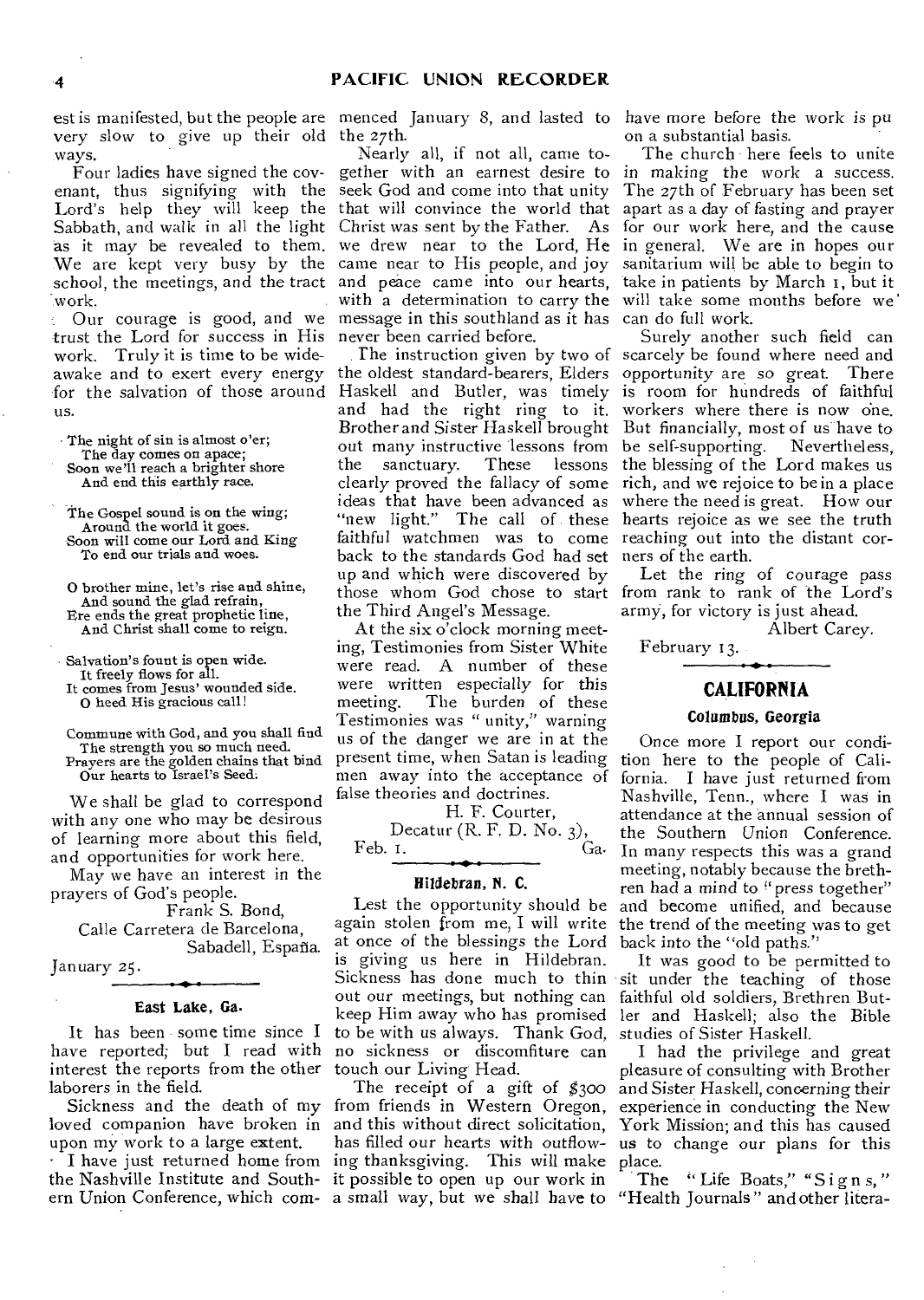this city have created quite an in-dress St. Helena Sanitarium, San-over a week. terest among certain classes, and itarium, Cal. there seems to be an earnest desire on the part of many to hear more about the message for these last days, and so we feel that the time has come for public meetings.

We want to secure a small inexpensive hall or store building, and fit it up for night meetings and a Bible school during the day, as number of children, have begun Brother Haskell carried on the the observance of the Sabbath. A work in New York.

fifty miles all around us, thickly settled, and not a sabbath-keeper except myself and one canvasser. The Georgia Conference can not ance. help us, and I want to ask if there are not many Californians who Bozeman was one of encouragewould like to send us a few dollars to help get this work started. to help get this work started.<br>That the Lord may impress your minds and hearts to give us a little help right away, is my earnest<br>prayer. George B. Douglass. George B. Douglass.

1921 Hamilton Ave.

## Cal. Conference Laborers, Attention !

In harmony with a resolution passed by the late auditing committee, please make out your reports promptly at the close of each month, *carefully itemized,* and send so as to reach me by the second of the month immediately following.

## J. D. Rice, Secretary.

The next meeting of the California Conference Committee will be held in connection with the Pacific Union Conference, at Healdsburg, Cal., March 18-27, 1904: By order of the chairman.

J. D. Rice, Secretary.

#### **A** Class in. Nursing

For a number of years a thorough course in nursing has been offered by the St. Helena Sanitarium to young men and women who desired to become proficient in this branch of the work. On the first Monday in April another class will be formed, and there is an opportunity for some strong, active, healthy young men and women to

## **MONTANA**

## Notes of Interest

We have a territory of forty or at that place. Meetings are now Kime have been conducting a series of meetings at Red Lodge. As a result seven adults, besides a Sabbath-school has been organized being held at the Linley schoolhouse, about twenty miles from Red Lodge, with a good attend-

> ment and refreshing. Ten days' meetings were held with the church and students. The preaching was largely of a revival nature, urging the necessity of a complete and immediate yielding to God of terest that was inspiring, while the life with all its sins, and by faith receiving the power which gives victory over sin. This message reached hearts, and when calls were made night after night for those who desired to yield themselves to God, many signified their determination to surrender all. May God bless this experience to the good of the Bozeman church, and the dear young people in the school.

> Misses Anna Carlson and Helen is left with us. Berg, Bible workers at Butte, report some progress in their work. meeting. We arrived at the com-They have been canvassing for the fortable and hospitable home of book " Bible Readings." They Brother G. E. Cutler about 3 say: " One of the most interesting o'clock, P. M. After a few pleasant features of our experience is the hours spent before a cheerful fire jail work. We give the prisoners in the grate, during which time the the 'Life Boat' regularly, in which they take much interest. phases, and our privileges in con-We have also given them books nection with it, were talked over, and tracts on the truth." :

> An \_encouraging item comes from a sister who spends a short time canvassing, just as her home duties will permit. She visited the Indian Agency last week, and in one afternoon sold about \$18.50 the members to come, yet those worth of books.

ure sold and distributed here in enlist. For further particulars, ad- teau, where they have been for

# **WESTERN OREGON**

## Among the Churches

Elders J. C. Foster and S. H. to Albany to meet Brother C. H. Tuesday, the 9th inst., I went Jones and accompany him in his appointments there and at the following places: Dallas, Newberg, McMinnville, and Portland.

The week of prayer season at them the bread of life, and to talk At Albany two meetings were held, at which there was a full attendance of the members of the church of that place. It was good to see the appreciation manifested by this little company of a visit from those who came to break to of the privileges and opportunities of God's people at this time to work for the spread of the message. Though the weather was very stormy, and the nights dark all came and listened with an in-Brother Jones set before them the evidences of the Lord's leading in the publishing work, and especially in the proposed move from Oakland to Mountain View. And as the instructions which we have from the Testimonies in regard to our duty to scatter the seeds of truth by the printed page were set forth, many hearts were moved to new desires to be more faithful than heretofore in the great work which

Elders White and Gosmer are message brought them, and we all having excellent meetings at Cho- felt sure that new life would be put At Dallas we held only one work given us and its different we gathered with a few who could be present with us at the meetinghouse, and a real family meeting was held around the large stove. Rain, wind, mud, and sickness made it impossible for a number of who were present drank in the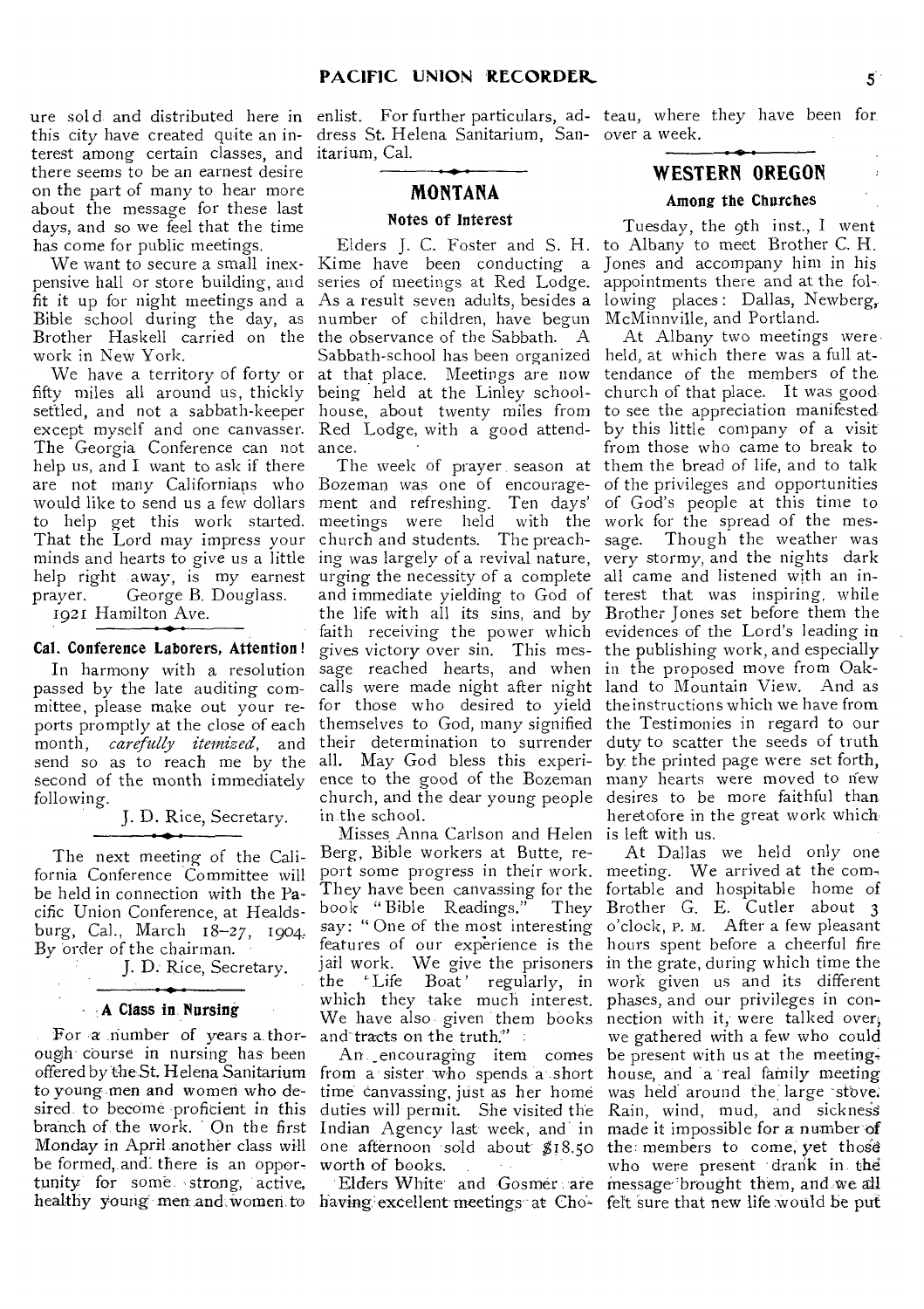the appointment at Newberg, feeling a sense of regret that we could not tarry longer with this company.

At Newberg we could have but one meeting; the reasons named in the last case accounting here for a less attendance than we hoped to see. Yet a goodly number gathered in the meeting-house in the Brother Jones ; and may the future been a small church here for sevevening; and it will sum it all up to say that the meeting will be remembered long for the good spirit inconvenience occasioned by the prevailing, and the evident love for the message and the work for this and flowers" here now), have not time which we saw.

McMinnville. Our train arrived work in this field. so late, and the prevailing storm kept most all away, so we had no meeting. We had a good night's rest, and at six o'clock in the morning were en route to Portland.

At Portland the day was fully spent in joint meetings for all the churches near enough to attend. The house was well filled, and as the interests of the cause were dwelt upon and our opportunities for work set forth, and too, the call to unreserved consecration, the response was very encouraging and promising.

publishing work, not alone the work done at the office, of printing and binding books, but more especially the work for every one of us to do in publishing the message everywhere, around our homes and in fields afar off, by scattering the printed page. And it was especially interesting to the churches represented at this meeting to hear Brother Jones relate the evidences of the Lord's leading in getting out of Oakland, and in planning to follow His instruction in the matter of using the facilities of the institution in our denominational work instead of commercial work. And as he showed the benefits to follow to the publishing association by the new relation now existing between them and our conference in the recent changes which have tating the question of building a been made, and how this new arrangement will, in turn, be a real

into the work of this church as a bringing *us* into closer touch, and result. We were compelled to in every way closer relations with leave early in the morning to meet the publishing house, it called out the future a hearty co-operation in the plans which have been adopted.

> In the afternoon a good social meeting closed the day's work, and all left feeling that it was a day of rich blessings. We are glad for this visit to our conference by show that the sacrifice he made in leaving his work to come, and the rain and mud (not much "sunshine

> > F. M. Burg.

#### **Sheridan and Willamina**

On January 9, 1904, I organized a church about two miles north of Sheridan, Oregon. A few families of Sabbath-keepers had recently purchased homes and settled in that locality, and had started a feet across the road from where Sabbath-school. At the time the organization was effected it was the expectation that about ten persons would unite with it, but while the young people decided to make application to unite with the church, consequently, thirteen perorganization was fully completed by the election of competent officers, and is to be known as the Sheridan church.

This little church starts out on its career with peace and harmony among its members; and while all are poor in this world's goods, yet nearly all own their own homes. They are fortunate in this respect. Fairly good land is cheap in this locality, and if any of our brethren are desirous of locating where they can make homes with a small outlay of money, they may find it to their advantage to locate here.

benefit to the cause in this field, Any persons wishing to investi-The brethren are already agismall church, and also of having a church school in the near future.

gate this matter might write to J W. Gibson, Sheridan, Oregon.

a real interest which promises for this church for the purpose of On February 13, I again visited baptizing several persons, but the severe weather hindered, and the baptism was deferred until a more favorable time.

failed to bring good results to the interests here the organization will I am now conducting meetings at Willamina, a little town six miles from Sheridan. There has eral years, but from several causes their membership has declined, until only three or four resident members are left. Unless something can be done to revive the probably go down.

> T. H. Starbuck. Mt. Tabor, Ore., Feb. i6.

#### **Hopewell**

On January 31, Elder H. W. Decker and the writer met to dedicate the church at Hopewell, Oregon.

The building stands about fifty Brethren Clark, Butterfield, and the writer held tent meetings a year ago last summer.

Brother Jones dwelt upon the the work was in progress, three of Mr. John Kirkwood, who, besides, sons entered the organization. The stands near by for the shelter of The site was kindly donated by took an active part in making its building a success. The lot he neatly fenced. A commodious shed horses.

> The church is a creditable little monument of the Third Angel's Message. It stands free from debt, and represents sacrifice and neatness in detail.

> Elder Decker preached the sermon to an appreciative audience. Many could not find seats or standing room.

> The writer remained and held a week's meeting. The house was filled every night. Although Satan tried to hinder, the Lord was present to bless. Four manifested a willingness to walk in the way of the Lord, while twice that number are under deep conviction, and for these the church is hopeful.

> A full set of officers was elected,<br>d a deacon ordained. Three and a deacon ordained.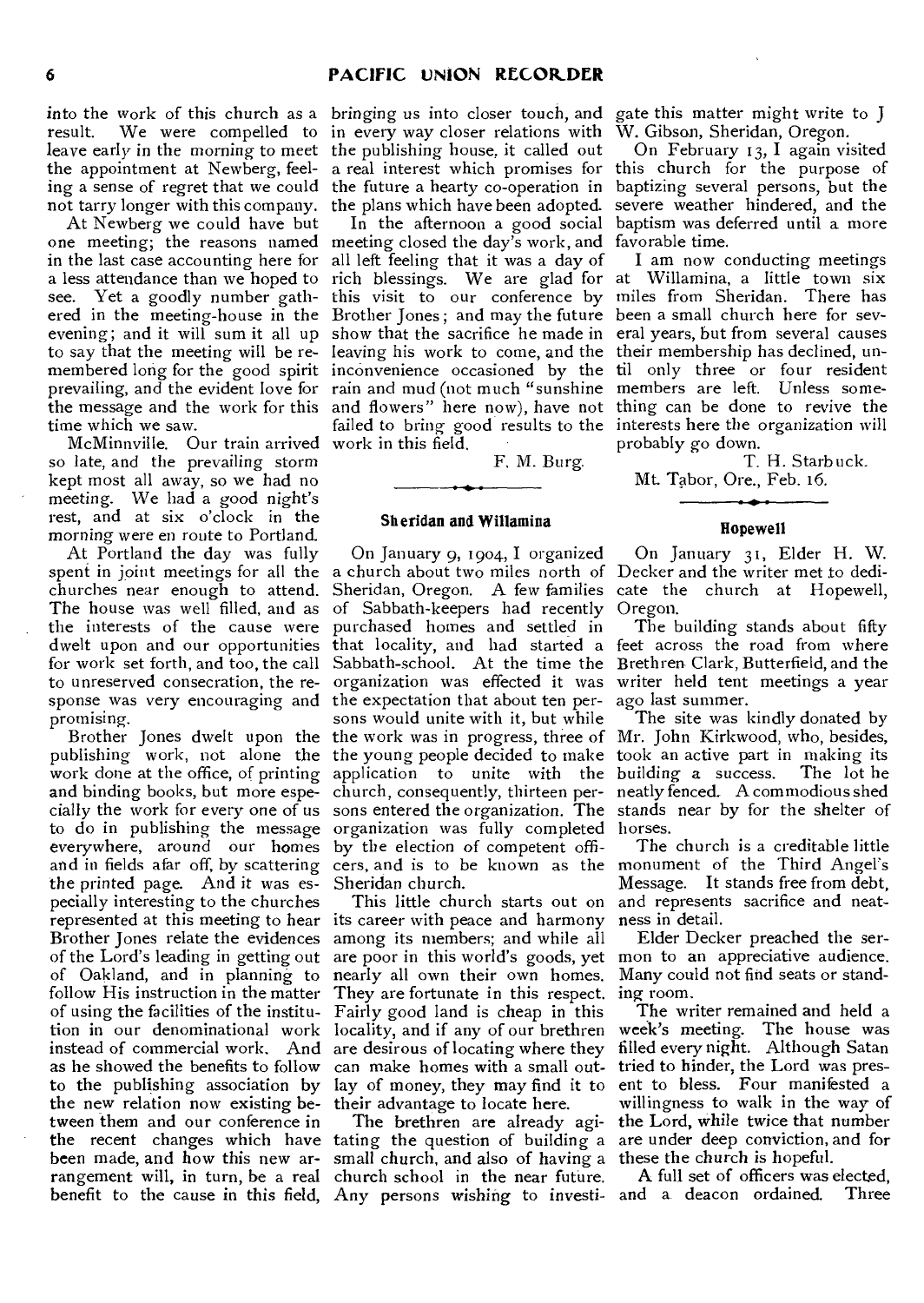united with the church, and a few others will do so later. May the harmony that reigns in this church for " Great Controversy." continue until our Lord appears.

C. *J.* Cole.

#### **Southern Oregon**

•

the privilege of accompanying Brother C. H. Jones, manager of was not less than at Ashland. the Pacific Press Publishing Co., on a trip among a few of the manifested at Roseburg, where one that all the churches of this conchurches in Southern Oregon in the interests of the publishing work.

Brother J. J. W. Clark, who had present who consecrated themplanned for a meeting at the selves anew to the work. church that evening. Although the weather was quite unfavorable place were rejoicing in the possesa good representation of the church sion of a new church, with a comwas present and listened with modious schoolroom in the basehe told of the work our publishing school is being conducted. houses are doing. The move of the Pacific Press from Oakland to some of those whom we met in the the country site of Mountain View three churches mentioned, present was shown to be an answer to the at the institute here in Portland call of the Lord through His serv-this month, with the object in mind ant, Sister White, to get out of of becoming better fitted for the the arge cities before the des-Master's service. troyer is allowed to do his work.

At the afternoon service the following day (Sabbath) Brother Jones presented the importance of the publishing work and showed in a forcible manner how every Seventh-day Adventist should be a part of the publishing concern that each individual who circulates the printed page is a publisher, according to the dictionary defini-Adventist home may be a publishing house, by having on hand a supply of literature to distribute as work: opportunity offers.

His words met with a hearty response in the consecration service which followed in the afternoon. Our hearts were moved at before. We met a valiant band of 1-13. young people at this place, and are

commence a canvass of the place of said institute.

From February 4 to 9 I had stormy weather and bad roads, the be used only as a suggestive can-Grant's Pass, where Brother 'Jones institute, the old system of comspoke twice. While the attendance was smaller on account of interest in the thoughts presented vass of the book.

At Ashland we were met by there were a goodly number in the country were kept away on account of the stormy weather, present who consecrated them-

We confidently expect to see

W. V. Sample. Portland, Or., Feb. 16,1904.

## **WESTERN WASHINGTON**

## **Council Meeting**

tion of the term; and that every mittee at Kent, for a two days' After the Walla Walla College board meeting a few of the Western Washington workers were called to meet with the conference comcouncil.

The following is an outline of the

The committee on book and periodical work submitted the following report, which was adopted:

having young and old resolving to hold a convassers' institute at enter the publishing work as never Seattle, extending from March I. We recommend that the Western Washington Conference

hopeful that many of them may conference bear the expense of prove to be staunch servants of board and room for all new agents Christ,and in the near futuretake an who intend to enter the field, and active part in circulating our litera-also for those who are now engaged, We also recommend that the

resides at Ashland, is about to to assist in defraying the expense

Our next stopping-place was the training of agents during this 2. We also recommend that in mitting to memory the printed canvass, be discarded; the same to

The same hearty interest was this great work, we recommend meeting was held; and while some ference be urged to encourage all 3. In view of the importance of who can to attend this institute.

The committee on "Object Lesson" work reported:—

much interest to Brother Jones as ment, where a successful church all in their power to push forward The brethren and sisters at this every possible way, and that the I. We recommend that the "Object Lesson" work be pushed in ministers over each district encourage their local church elders, ministers, and lay members to do the sale of the books.

2. That those churches having already sold their quota, be encouraged, from a missionary standpoint, to continue the good work.

3. That we request Walla Walla College to select a man to take the oversight of the work in this conference, and that the conference bear the expense, including pay for his time while thus engaged, not including railroad fare outside the conference.

The committee on periodical work reported as follows:—

I. Resolved that we have a thorough organization of territory; and that a house-to-house system be inaugurated.

2. That one or two consecrated workers be selected to work under the direction of the conference committee, to build up the work in new places.

The committee on church-school work submitted the following report:—

We recommend that a six weeks' institute be held immediately after the annual camp-meeting, on the camp ground, and that Oregon and British Columbia be invited to join us; details to be left to those having the work immediately in charge.

The reports were adopted.

ture. Sister Cora B. Findlay, who and that the churches be requested schools gave their report, which The committee on industrial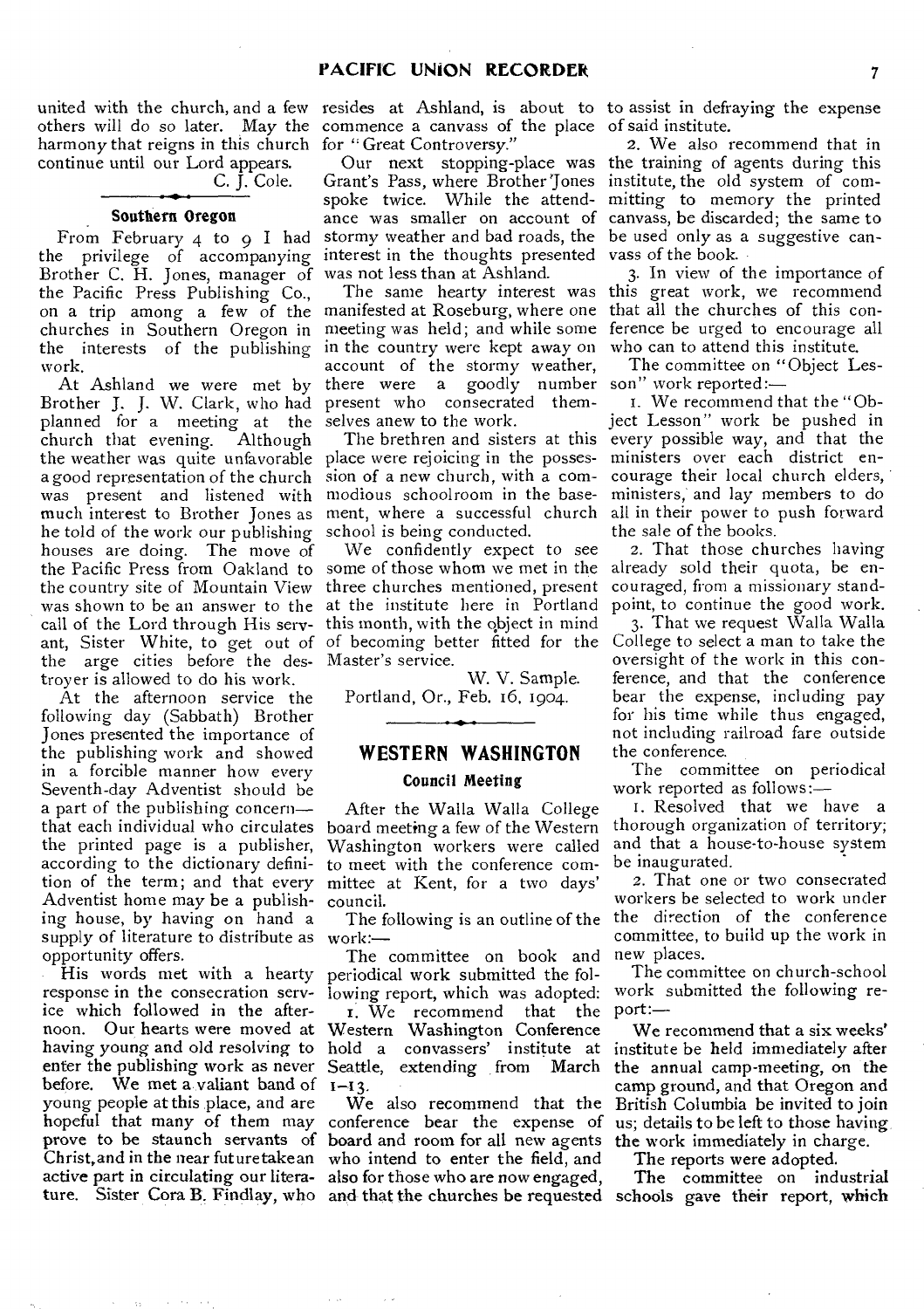will appear in the next issue of the " Recorder."

state camp-meeting at South Tawas appointed, consisting of W. C. F. Ward, W. F. Martin, T. H. Watson, J. R. Clark, 0. A. Peterson.

Several sub-committees were ap-

Thus closed a very profitable meeting. E. L. Stewart. meeting.<br>Kent, Wash.

#### Tacoma

well as profitable, season spent members. An outside interest is among the friends and brethren of developing, and we, as a company, Aberdeen and Hoquiam (in the are reaching out for the blessing in Gray's Harbor district), we were store for us. We ask your prayers. called to take up our winter work at this place. The Lord has been very kind to us, and we are of good courage. Brother Lee Moran is also stationed here with a strong company of canvassers, and every home in the city has been visited.

While the young people have had a splendid experience in the field as canvassers, they have also responded well to the class work that has been established for the benefit of all who would attend. Mind culture, and spiritual development are the subjects of our opening studies. Believing that exercise encourages development, the students have been required to reproduce the thoughts of each study, and give them in a public manner. The results have been precious seasons indeed, and all present were benefited:

0 that the young people of our different conferences would move out and occupy the position God has ordained for them in this age of the world's crisis !

The paper-work is moving along steadily, and our young sisters (assisted by some of the older) have demonstrated the fact that this is one- of the important departments of our work.

An earnest young people's society has been organized, and with vigor they have taken hold of the work for the " Southern Missionary Field," and the Lord is blessing them.

It was decided to hold our next ring articles for each evening close of the time to which these coma. A camp-meeting committee lieve the lessons were received which their meaning would be The week of prayer was a time should also give wisdom and unof refreshing to us all. The stir-derstanding to men living at the fitted each into its place, and  $I$  beinto good and honest hearts, and made plain. One of the most imas good seed, will yield fruit to the portant books that has been written glory of God.

> doing a good work among the people. Sister Kelley has charge is blessing her.

After closing a very pleasant, as in the church, by all attending T. H. Watson.



#### The Plodder's Petition

Lord, let me not be too content With life in trifling service spent—

Make me aspire !

When days with petty cares are filled, Let me with fleeting thoughts be thrilled Of something higher!

Help me to long for mental grace, To struggle with the commonplace I daily find.

May little deeds not bring to fruit A crop of little thoughts to"suit

A shriveled mind.

I do not ask for place among Great thinkers who have taught and sung,

And-scorned to bend Under the trifles of the hour—

I only would not lose the power

-Helen Gilbert.

#### A **Sabbath-School Talk**

The following is a talk given before the Young People's Division of the  $\partial$ akland Sabbath-school, Feb. 6, r9o4, by H. H. Haynes:— God, who inspired men to prophesy concerning• nations and what should come to pass in these last days,

pointed and an auditing committee. the management of Dr. Allen, are this book has had. But we can The treatment rooms, under all know of the great circulation of the church school, and the Lord men and women who have read it. There is a good spirit manifest book, and its truths have become prophecies point, to write books in is 'Daniel and Revelation.' We never know of the influence this book has had upon the *minds* of Intelligent men have discussed the deeply implanted in their hearts.

> " I remember when I was a small boy in the State of Washington, of a canvasser (a sailor) coming into the lumbering town where we lived. He was selling 'Daniel and Revelation,' and other books. The country was rough and thinly settled, and the only means of travel was by boats going up and down the rivers. That man took his books in a skiff and rowed up the small rivers, often going several miles only to find a logging-camp or a settler's cabin. Sometimes he would leave the river, and taking his books on his back, tramp miles across country over a 'blazed' trail to another river, the country settled as thinly as the other. He continued this for months, selling many books. Years passed by without any apparent results; but I have sat around the fire in my father's logging-camp and listened to loggers—many of them educated men—discuss the book `Daniel and Revelation.' One man, who was educated to be a lawyer, came to our home and asked for a copy of the book.

"It is reasonable to believe that ings in one of the logging-camps "It is also reasonable to suppose that God, who gave the man wisdom to write the book, gave other men a burden to circulate it. If the- sailor who rowed his boat against heavy currents, up the Wishkah River, could have looked ahead and been shown (nearly two years later) a Seventh-day Adventist minister •holding prayer-meethe had visited; and later stood with the rest of us on the banks of the same river, on a rainy day in De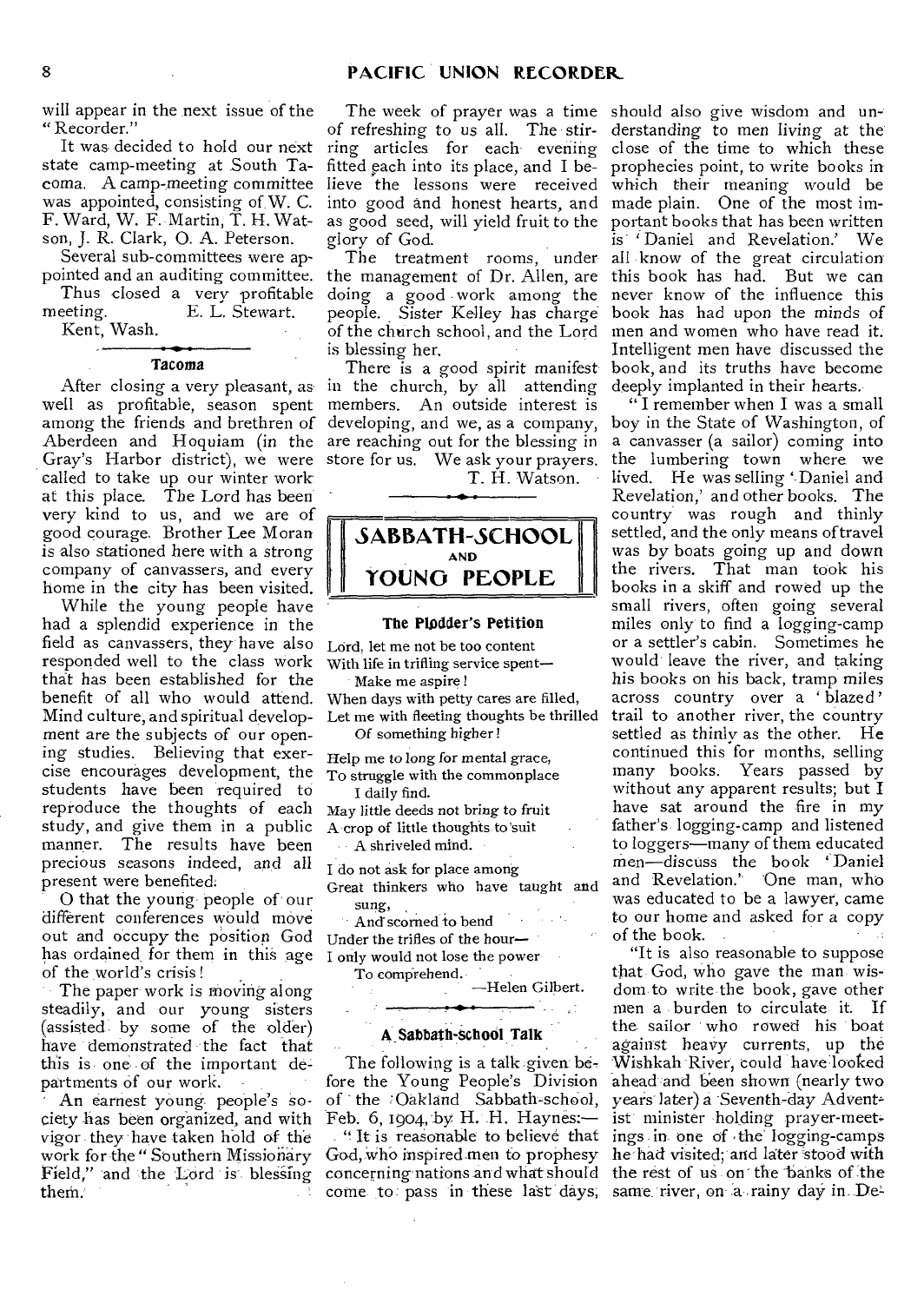cember, and witnessed the baptism of a large company of loggers and settlers, he would have felt more than repaid for the hardships he went through. There were fifteen families who accepted the Third said the lad. Angel's Message on that one river alone."

#### Soul-winning Tracts

to remind ourselves of the important fact that great results are frequently achieved from most humble beginnings. Here is an mean?" instance:—

to a Sunday-school in Philadelphia, Bible, and they made me get out met one of his friends, to whom the old carriage and clean it up, he mentioned his expectation of a and then we all got in that could, visit to his relatives in the country.

what are you going to the That tract's done great things, I country for?"

"Oh, I shall run about and play in the fields and enjoy myself very that this one tract was the means much."

"Well, so much you are going to do for yourself. What else do you expect to do?"

"Why, I can help the farmers, perhaps."

"Well, so much for yourself and the farmer; but what, my little friend, do you expect to do for your h eavenly Father?"

"What, me!" replied the child, in astonishment. "What can such a child as I do for God?"

"You can do much. Now, I'll give you a bundle of tracts. Take these, and when you go into the country, distribute them."

"Oh, to be sure, sir, I can do that." And he received the tracts. Now, here was the seed sown. Let us see the result. The boy, thus armed, went into the country,<br>as he anticipated. After being as he anticipated. there- a day or more, a boy living in the neighborhood asked him if he would help him gather the cows together and bring them home.

"Oh," thought the juvenile missionary, 'here will be a good chance to give one of my tracts." So off they started for the cows.

The child, for he .was no more, took out one of the silent preach-

ers, saying, "Here is somethingfor you."

"What is it?" looking it over; "what is it?"

"It is something good to read,"

"But I can not read. Never mind, I'll take it home; they can read it there."

There is need, now and then, said he, "that little book you gave Some days after, the country boy met his city friend. "Well," me made a great stir at our house, I tell you."

"Did it, though? How do you

One day a little boy, belonging the tract, and then they read the "Well," said his friend, "and behind, and rode off to church. "Why," replied he, "they read and the rest got on before and tell you."

> Subsequently it was ascertained of converting twenty-four souls.— Selected.

I once asked the greatest of inventors, Thomas A. Edison, if he were a total abstainer; and, when he told me that he was, I said, "May I inquire whether it was home influence that made you so?" and he replied, "No, I think it was because I always felt that I had a better use for my head." Who can measure the loss to the world if that wonderful instrument of thought that has given us so much of light and leading practical mechanism of life had be-

come sodden with drink, instead of electric with original ideas.— Frances E. Willard.

#### On Both Knees

William Dawson once told this story to illustrate how humble the soul must be before it can find peace.

He said that at a revival meeting a little lad who was used to Methodist ways, went home to his mother, and said:—

"Mother, John So-and-so is under conviction and seeking for peace, but he will not find it to-night, **mother."** 

"Why, William?" said she.

"Because he is only down on one knee, mother, and he will never get peace until he is down on both knees."

Until conviction of sin brings us, down on both knees, until we are completely humbled, until we have no hope in ourselves left, we can not find peace.



#### The Great Need of Educators

EXPERIENCED CHRISTIAN TEACHERS NEEDED

We need educators who know what Christian education is, and can teach it. We need teachers who in subject matter and method will imitate the great Master Teacher in their teaching. The demand for this class of teachers is constantly increasing, and the demand far exceeds the supply. Almost every mail brings letters from the churches earnestly requesting that experienced, consecrated teachers be supplied for their schools. We have few of this class of teachers, and for the most part have to furnish teachers, who, though they are consecrated individuals and in harmony with the principles of Christian education, yet lack experience which strengthens confidence and insures success in the<br>work. But after we have ex-But after we have exhausted our supply, still many of the churches have to wait, and their children are deprived of a Christian school, where Christian education is taught by a competent, Christian teacher, and thus the work of God, is hindered and neglected. He is looking for the educational branch of His work to train an army of workers who will carry on the work of the Third Angel's Message to sure and certain victory; and His Word declares, "There shall be delay no longer."  $\mathbb{R}^{d \times d}$ 

WHERE SHALL WE FIND THESE TEACHERS?

Where shall we look to find the Christian teachers which the cause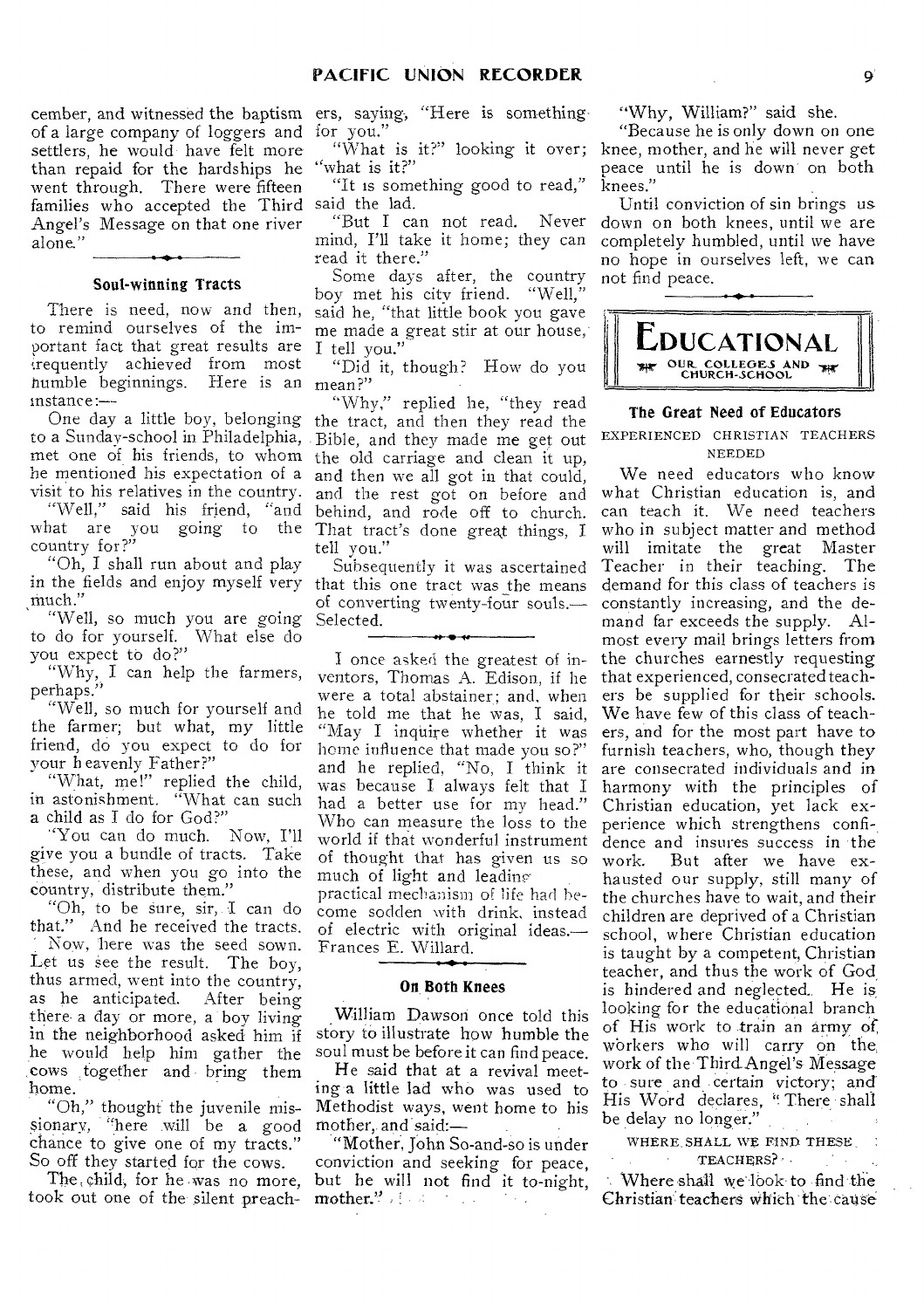## I0 **PACIFIC UNION RECORDER**

who are true, earnest Christian believers in the Third Angel's Message, and yet can bring teaching experience and ability into our church and intermediate schools? Seventh-day Adventists, God's remnant people, who keep the commandments of God and the faith of Jesus.

There are hundreds of Seventhpast taught, and now are teaching, in public schools, whom the Great Educator now calls upon to use their teaching ability and experience in schools of His own divine appointment. Some of these have already gladly responded to this call for higher service and greater opportunities, and shall not the rest hear the call and quickly respond, " Here am I, Lord, send me "? Let not the matter of compensation stand in the way of the progress of God's suffering cause. He who has called you to this work will see that all your temporal needs are supplied.

### CHRISTIAN SCHOOLS MUST BE ES-TABLISHED

Can there be any doubt in the minds of these teachers, but what this call for schools in our churches, with godly instructors to teach the youth and children, is the great call of the hour?

The following words of instruction and warning are to the point: $-$ 

" The church has a special work to do in educating and training its children that they may not, in attending school, or in any other association, be influenced by those of corrupt habits. The world is full of iniquity and disregard of the requirements of God. The cities have become as Sodom, and our children are daily being exposed to many evils. Those who attend the public schools often associate with others more neglected than they, those who, aside from the time spent in the schoolroom, are left to obtain a street education. The hearts of the young are easily impressed; and unless their sur-

of God *so* greatly needs at this roundings are of the right char-gathering their children out from time? Where shall we find those acter, Satan will use these neglected We believe that they are among the souls of their little ones are children to influence those who are more carefully trained. Thus, before Sabbath-keeping parents know what evil is being done, the lessons of depravity are being learned, and corrupted."—Testimonies, Vol. VI., p. 193.

among the Egyptains, just before the " slaying of the first-born," the servant of the Lord continues: " This experience of the Israelites was written for the instruction of those who should live in the last<br>days. Before the overflowing Before the overflowing scourge shall come upon the dwellers of the earth, the Lord calls upon all who are Israelites indeed

After speaking of the Israelites

| No.<br>Total<br>Z<br>Scholarship<br>Per<br>Tardinesses<br>Average Daily<br>Attendance<br>Average No.<br>No. Visits<br>siid<br>Belonging<br>Board<br>؋<br>Enrolment<br>Others<br>No. Girls<br>Enrolled<br>Attendance<br>Enrolled<br><b>No.</b><br>New Pu-<br>cent of<br>Visits by<br>NAME OF<br><br>Boys<br>SCHOOL<br>$\mathbf{z}$<br>Healdsburg:-<br>82<br>Advanced Department<br>39.6<br>89.4<br>46<br>15<br>15<br>31<br>o<br>13<br>16<br>$\overline{2}$<br>$35 - 4$<br>88<br>Intermediate Dep't<br>33.6<br>92.5<br>21<br>19<br>40<br>3<br>19<br>$\Omega$<br>31.I<br>Primary Department<br>26<br>26<br>$\overline{c}$<br>36.2<br>84.7<br>3I <sup>1</sup><br>o<br>91<br>52<br>43.9<br>5<br>$\overline{s_7}$<br>62<br>87.7<br>65<br>76<br>102.7 117.1<br>138<br>$\overline{7}$<br>$\Omega$<br>34<br>$Oakland:$ —<br>8<br>16.5<br><b>Advanced Department</b><br>18<br>16.3<br>97<br>$\circ$<br>10<br>86<br>Intermediate Dep't<br>86.7<br>24.6<br>15<br>21.9<br>o<br>$\overline{a}$<br>I4<br>29<br>o<br>49<br>89<br>18.8<br>63<br>Primary Department<br>17.2<br>91.7<br>I<br>ΙO<br>24<br>$\mathbf 2$<br>13<br>$\cdot$ T I<br>$\overline{s_7}$<br>I<br>36<br>$\overline{a}$<br>92.5<br>II2<br>59.9<br>r <sub>2</sub><br>71<br>$55 - 4$<br>35<br>Fresno:<br>95.8<br><b>Advanced Department</b><br>36.1<br>16<br>6<br>$\circ$<br>34.6<br>o<br>90<br>24<br>19<br>43<br>Primary Department<br>22.6<br>6<br>26<br>oo<br>o<br>O<br>22.4<br>99.I<br>12<br>14<br>58.7<br>$3^{\overline{8}}$<br>16<br>69<br>$57 - 0$<br>97.I<br>o<br>$\Omega$<br>12<br>$-3I$<br>San Francisco:-<br>86<br>Advanced Department<br>18.0<br>8<br>19.3<br>27<br>$\mathbf{o}$<br>$\overline{2}$<br>21<br>o<br>$\begin{smallmatrix} 93 \\ 88 \end{smallmatrix}$<br>13<br>Primary Department<br>15.6<br>6<br>$\mathbf{o}$<br>I.<br>$13 - 7$<br>13<br>$\overline{7}$<br>20<br>4<br>$\overline{\overline{8}}$<br>90.8<br>I<br>31.7<br>34.9<br>3 <sup>T</sup><br>O<br>21<br>20<br>41<br>Sanitarium<br>18<br>38<br>24.2<br>25.4<br>o<br>7<br>20<br>$\mathbf{z}$<br>95<br>13<br>88<br>Santa Rosa<br>80.4<br>3<br>$\mathbf{o}$<br>16.4<br>o<br>II<br>12<br>2C.4<br>24<br>23<br>Hanford<br>26.1<br>95.6<br>I<br>5<br>27.7<br>ΙO<br>7<br>19<br>23<br>42<br>26<br>82<br>San Jose<br>82<br>Ō<br>28<br>20.5<br>$\frac{4}{8}$<br>I<br>23.5<br>13<br>15<br>81.8<br>Eureka ………… <i>…</i> ………<br>16<br>$T8.4^{\circ}$<br>22.4<br>$\overline{\mathbf{4}}$<br>97<br>14<br>30 <sup>o</sup><br>4<br>6<br>88.7<br>9<br>89<br>Red Bluff<br>$12.2^{\frac{1}{2}}$<br>13.7<br>о<br>14<br>4<br>$\ddot{\phantom{a}}$<br>.<br>13<br>19<br>6.8<br>Pepperwood<br>5<br>8<br>6<br>93.8<br>о<br>$7 - 3$<br>3<br>9<br>$\frac{4}{8}$<br>Reno, Nevada<br>16<br>28<br>o<br>10<br>11.7<br>o<br>9I<br>о<br>94<br>6.8<br>8<br>Alameda<br>$\circ$<br>3<br>o<br>93<br>I<br>92<br>$7 - 5$<br>9<br>6<br>Petaluma<br>10.4<br>$\mathbf{o}$<br>7<br>o<br>11<br>I<br>13<br>94<br>9<br>Glennville<br>3<br>2<br>4.6<br>4.7<br>$\overline{z}$<br>2<br>99<br>o<br>Q <sub>2</sub><br>o<br>5<br>6<br>5<br>8<br>$5.8$<br>8.6<br>96<br>6.1<br>r<br>Calistoga<br>$\frac{3}{6}$<br>r<br>93<br>I<br>$\overline{a}$<br>Alton<br>$\mathbf{o}$<br>9.4<br>9I.7<br>3<br>II<br>Q2<br>4<br>10<br>80<br>9.8<br>$\overline{a}$<br>$\mathbf I$<br>3<br>Santa Cruz<br>$\frac{3}{6}$<br>7<br>10<br>r<br>94.6<br>9.2<br>6<br>7<br>3<br>$\mathbf{o}$<br>11.7<br>94.8<br>Armona<br>II.2<br>13<br>Burrough<br>$\overline{a}$<br>3<br>O<br>3.9<br>4.2<br>91<br>5<br>Stockton (no report).<br><br><br>461<br>88.7<br> 44I.9 487.1 <br>Totals<br>90.5<br>23<br>290<br>597 l<br>24<br>121<br>307 |  |  |  |  |  |  |
|-------------------------------------------------------------------------------------------------------------------------------------------------------------------------------------------------------------------------------------------------------------------------------------------------------------------------------------------------------------------------------------------------------------------------------------------------------------------------------------------------------------------------------------------------------------------------------------------------------------------------------------------------------------------------------------------------------------------------------------------------------------------------------------------------------------------------------------------------------------------------------------------------------------------------------------------------------------------------------------------------------------------------------------------------------------------------------------------------------------------------------------------------------------------------------------------------------------------------------------------------------------------------------------------------------------------------------------------------------------------------------------------------------------------------------------------------------------------------------------------------------------------------------------------------------------------------------------------------------------------------------------------------------------------------------------------------------------------------------------------------------------------------------------------------------------------------------------------------------------------------------------------------------------------------------------------------------------------------------------------------------------------------------------------------------------------------------------------------------------------------------------------------------------------------------------------------------------------------------------------------------------------------------------------------------------------------------------------------------------------------------------------------------------------------------------------------------------------------------------------------------------------------------------------------------------------------------------------------------------------------------------------------------------------------------------------------------------------------------------------------------------------------------------------------------------------------------------------------------------------------------------------------------------------------------------------------------------------------------------------------------------------------------------------------------------------------------------------------------------------------------------------------------------------------------------------------------------------------------------------------------------------------------------------------------------------------------------------------------------------------------------------------------------------------------------------------------------------------------------------------------------------------------------------------------------------------------|--|--|--|--|--|--|
|                                                                                                                                                                                                                                                                                                                                                                                                                                                                                                                                                                                                                                                                                                                                                                                                                                                                                                                                                                                                                                                                                                                                                                                                                                                                                                                                                                                                                                                                                                                                                                                                                                                                                                                                                                                                                                                                                                                                                                                                                                                                                                                                                                                                                                                                                                                                                                                                                                                                                                                                                                                                                                                                                                                                                                                                                                                                                                                                                                                                                                                                                                                                                                                                                                                                                                                                                                                                                                                                                                                                                                               |  |  |  |  |  |  |
|                                                                                                                                                                                                                                                                                                                                                                                                                                                                                                                                                                                                                                                                                                                                                                                                                                                                                                                                                                                                                                                                                                                                                                                                                                                                                                                                                                                                                                                                                                                                                                                                                                                                                                                                                                                                                                                                                                                                                                                                                                                                                                                                                                                                                                                                                                                                                                                                                                                                                                                                                                                                                                                                                                                                                                                                                                                                                                                                                                                                                                                                                                                                                                                                                                                                                                                                                                                                                                                                                                                                                                               |  |  |  |  |  |  |
|                                                                                                                                                                                                                                                                                                                                                                                                                                                                                                                                                                                                                                                                                                                                                                                                                                                                                                                                                                                                                                                                                                                                                                                                                                                                                                                                                                                                                                                                                                                                                                                                                                                                                                                                                                                                                                                                                                                                                                                                                                                                                                                                                                                                                                                                                                                                                                                                                                                                                                                                                                                                                                                                                                                                                                                                                                                                                                                                                                                                                                                                                                                                                                                                                                                                                                                                                                                                                                                                                                                                                                               |  |  |  |  |  |  |
|                                                                                                                                                                                                                                                                                                                                                                                                                                                                                                                                                                                                                                                                                                                                                                                                                                                                                                                                                                                                                                                                                                                                                                                                                                                                                                                                                                                                                                                                                                                                                                                                                                                                                                                                                                                                                                                                                                                                                                                                                                                                                                                                                                                                                                                                                                                                                                                                                                                                                                                                                                                                                                                                                                                                                                                                                                                                                                                                                                                                                                                                                                                                                                                                                                                                                                                                                                                                                                                                                                                                                                               |  |  |  |  |  |  |
|                                                                                                                                                                                                                                                                                                                                                                                                                                                                                                                                                                                                                                                                                                                                                                                                                                                                                                                                                                                                                                                                                                                                                                                                                                                                                                                                                                                                                                                                                                                                                                                                                                                                                                                                                                                                                                                                                                                                                                                                                                                                                                                                                                                                                                                                                                                                                                                                                                                                                                                                                                                                                                                                                                                                                                                                                                                                                                                                                                                                                                                                                                                                                                                                                                                                                                                                                                                                                                                                                                                                                                               |  |  |  |  |  |  |
|                                                                                                                                                                                                                                                                                                                                                                                                                                                                                                                                                                                                                                                                                                                                                                                                                                                                                                                                                                                                                                                                                                                                                                                                                                                                                                                                                                                                                                                                                                                                                                                                                                                                                                                                                                                                                                                                                                                                                                                                                                                                                                                                                                                                                                                                                                                                                                                                                                                                                                                                                                                                                                                                                                                                                                                                                                                                                                                                                                                                                                                                                                                                                                                                                                                                                                                                                                                                                                                                                                                                                                               |  |  |  |  |  |  |
|                                                                                                                                                                                                                                                                                                                                                                                                                                                                                                                                                                                                                                                                                                                                                                                                                                                                                                                                                                                                                                                                                                                                                                                                                                                                                                                                                                                                                                                                                                                                                                                                                                                                                                                                                                                                                                                                                                                                                                                                                                                                                                                                                                                                                                                                                                                                                                                                                                                                                                                                                                                                                                                                                                                                                                                                                                                                                                                                                                                                                                                                                                                                                                                                                                                                                                                                                                                                                                                                                                                                                                               |  |  |  |  |  |  |
|                                                                                                                                                                                                                                                                                                                                                                                                                                                                                                                                                                                                                                                                                                                                                                                                                                                                                                                                                                                                                                                                                                                                                                                                                                                                                                                                                                                                                                                                                                                                                                                                                                                                                                                                                                                                                                                                                                                                                                                                                                                                                                                                                                                                                                                                                                                                                                                                                                                                                                                                                                                                                                                                                                                                                                                                                                                                                                                                                                                                                                                                                                                                                                                                                                                                                                                                                                                                                                                                                                                                                                               |  |  |  |  |  |  |
|                                                                                                                                                                                                                                                                                                                                                                                                                                                                                                                                                                                                                                                                                                                                                                                                                                                                                                                                                                                                                                                                                                                                                                                                                                                                                                                                                                                                                                                                                                                                                                                                                                                                                                                                                                                                                                                                                                                                                                                                                                                                                                                                                                                                                                                                                                                                                                                                                                                                                                                                                                                                                                                                                                                                                                                                                                                                                                                                                                                                                                                                                                                                                                                                                                                                                                                                                                                                                                                                                                                                                                               |  |  |  |  |  |  |
|                                                                                                                                                                                                                                                                                                                                                                                                                                                                                                                                                                                                                                                                                                                                                                                                                                                                                                                                                                                                                                                                                                                                                                                                                                                                                                                                                                                                                                                                                                                                                                                                                                                                                                                                                                                                                                                                                                                                                                                                                                                                                                                                                                                                                                                                                                                                                                                                                                                                                                                                                                                                                                                                                                                                                                                                                                                                                                                                                                                                                                                                                                                                                                                                                                                                                                                                                                                                                                                                                                                                                                               |  |  |  |  |  |  |
|                                                                                                                                                                                                                                                                                                                                                                                                                                                                                                                                                                                                                                                                                                                                                                                                                                                                                                                                                                                                                                                                                                                                                                                                                                                                                                                                                                                                                                                                                                                                                                                                                                                                                                                                                                                                                                                                                                                                                                                                                                                                                                                                                                                                                                                                                                                                                                                                                                                                                                                                                                                                                                                                                                                                                                                                                                                                                                                                                                                                                                                                                                                                                                                                                                                                                                                                                                                                                                                                                                                                                                               |  |  |  |  |  |  |
|                                                                                                                                                                                                                                                                                                                                                                                                                                                                                                                                                                                                                                                                                                                                                                                                                                                                                                                                                                                                                                                                                                                                                                                                                                                                                                                                                                                                                                                                                                                                                                                                                                                                                                                                                                                                                                                                                                                                                                                                                                                                                                                                                                                                                                                                                                                                                                                                                                                                                                                                                                                                                                                                                                                                                                                                                                                                                                                                                                                                                                                                                                                                                                                                                                                                                                                                                                                                                                                                                                                                                                               |  |  |  |  |  |  |
|                                                                                                                                                                                                                                                                                                                                                                                                                                                                                                                                                                                                                                                                                                                                                                                                                                                                                                                                                                                                                                                                                                                                                                                                                                                                                                                                                                                                                                                                                                                                                                                                                                                                                                                                                                                                                                                                                                                                                                                                                                                                                                                                                                                                                                                                                                                                                                                                                                                                                                                                                                                                                                                                                                                                                                                                                                                                                                                                                                                                                                                                                                                                                                                                                                                                                                                                                                                                                                                                                                                                                                               |  |  |  |  |  |  |
|                                                                                                                                                                                                                                                                                                                                                                                                                                                                                                                                                                                                                                                                                                                                                                                                                                                                                                                                                                                                                                                                                                                                                                                                                                                                                                                                                                                                                                                                                                                                                                                                                                                                                                                                                                                                                                                                                                                                                                                                                                                                                                                                                                                                                                                                                                                                                                                                                                                                                                                                                                                                                                                                                                                                                                                                                                                                                                                                                                                                                                                                                                                                                                                                                                                                                                                                                                                                                                                                                                                                                                               |  |  |  |  |  |  |
|                                                                                                                                                                                                                                                                                                                                                                                                                                                                                                                                                                                                                                                                                                                                                                                                                                                                                                                                                                                                                                                                                                                                                                                                                                                                                                                                                                                                                                                                                                                                                                                                                                                                                                                                                                                                                                                                                                                                                                                                                                                                                                                                                                                                                                                                                                                                                                                                                                                                                                                                                                                                                                                                                                                                                                                                                                                                                                                                                                                                                                                                                                                                                                                                                                                                                                                                                                                                                                                                                                                                                                               |  |  |  |  |  |  |
|                                                                                                                                                                                                                                                                                                                                                                                                                                                                                                                                                                                                                                                                                                                                                                                                                                                                                                                                                                                                                                                                                                                                                                                                                                                                                                                                                                                                                                                                                                                                                                                                                                                                                                                                                                                                                                                                                                                                                                                                                                                                                                                                                                                                                                                                                                                                                                                                                                                                                                                                                                                                                                                                                                                                                                                                                                                                                                                                                                                                                                                                                                                                                                                                                                                                                                                                                                                                                                                                                                                                                                               |  |  |  |  |  |  |
|                                                                                                                                                                                                                                                                                                                                                                                                                                                                                                                                                                                                                                                                                                                                                                                                                                                                                                                                                                                                                                                                                                                                                                                                                                                                                                                                                                                                                                                                                                                                                                                                                                                                                                                                                                                                                                                                                                                                                                                                                                                                                                                                                                                                                                                                                                                                                                                                                                                                                                                                                                                                                                                                                                                                                                                                                                                                                                                                                                                                                                                                                                                                                                                                                                                                                                                                                                                                                                                                                                                                                                               |  |  |  |  |  |  |
|                                                                                                                                                                                                                                                                                                                                                                                                                                                                                                                                                                                                                                                                                                                                                                                                                                                                                                                                                                                                                                                                                                                                                                                                                                                                                                                                                                                                                                                                                                                                                                                                                                                                                                                                                                                                                                                                                                                                                                                                                                                                                                                                                                                                                                                                                                                                                                                                                                                                                                                                                                                                                                                                                                                                                                                                                                                                                                                                                                                                                                                                                                                                                                                                                                                                                                                                                                                                                                                                                                                                                                               |  |  |  |  |  |  |
|                                                                                                                                                                                                                                                                                                                                                                                                                                                                                                                                                                                                                                                                                                                                                                                                                                                                                                                                                                                                                                                                                                                                                                                                                                                                                                                                                                                                                                                                                                                                                                                                                                                                                                                                                                                                                                                                                                                                                                                                                                                                                                                                                                                                                                                                                                                                                                                                                                                                                                                                                                                                                                                                                                                                                                                                                                                                                                                                                                                                                                                                                                                                                                                                                                                                                                                                                                                                                                                                                                                                                                               |  |  |  |  |  |  |
|                                                                                                                                                                                                                                                                                                                                                                                                                                                                                                                                                                                                                                                                                                                                                                                                                                                                                                                                                                                                                                                                                                                                                                                                                                                                                                                                                                                                                                                                                                                                                                                                                                                                                                                                                                                                                                                                                                                                                                                                                                                                                                                                                                                                                                                                                                                                                                                                                                                                                                                                                                                                                                                                                                                                                                                                                                                                                                                                                                                                                                                                                                                                                                                                                                                                                                                                                                                                                                                                                                                                                                               |  |  |  |  |  |  |
|                                                                                                                                                                                                                                                                                                                                                                                                                                                                                                                                                                                                                                                                                                                                                                                                                                                                                                                                                                                                                                                                                                                                                                                                                                                                                                                                                                                                                                                                                                                                                                                                                                                                                                                                                                                                                                                                                                                                                                                                                                                                                                                                                                                                                                                                                                                                                                                                                                                                                                                                                                                                                                                                                                                                                                                                                                                                                                                                                                                                                                                                                                                                                                                                                                                                                                                                                                                                                                                                                                                                                                               |  |  |  |  |  |  |
|                                                                                                                                                                                                                                                                                                                                                                                                                                                                                                                                                                                                                                                                                                                                                                                                                                                                                                                                                                                                                                                                                                                                                                                                                                                                                                                                                                                                                                                                                                                                                                                                                                                                                                                                                                                                                                                                                                                                                                                                                                                                                                                                                                                                                                                                                                                                                                                                                                                                                                                                                                                                                                                                                                                                                                                                                                                                                                                                                                                                                                                                                                                                                                                                                                                                                                                                                                                                                                                                                                                                                                               |  |  |  |  |  |  |
|                                                                                                                                                                                                                                                                                                                                                                                                                                                                                                                                                                                                                                                                                                                                                                                                                                                                                                                                                                                                                                                                                                                                                                                                                                                                                                                                                                                                                                                                                                                                                                                                                                                                                                                                                                                                                                                                                                                                                                                                                                                                                                                                                                                                                                                                                                                                                                                                                                                                                                                                                                                                                                                                                                                                                                                                                                                                                                                                                                                                                                                                                                                                                                                                                                                                                                                                                                                                                                                                                                                                                                               |  |  |  |  |  |  |
|                                                                                                                                                                                                                                                                                                                                                                                                                                                                                                                                                                                                                                                                                                                                                                                                                                                                                                                                                                                                                                                                                                                                                                                                                                                                                                                                                                                                                                                                                                                                                                                                                                                                                                                                                                                                                                                                                                                                                                                                                                                                                                                                                                                                                                                                                                                                                                                                                                                                                                                                                                                                                                                                                                                                                                                                                                                                                                                                                                                                                                                                                                                                                                                                                                                                                                                                                                                                                                                                                                                                                                               |  |  |  |  |  |  |
|                                                                                                                                                                                                                                                                                                                                                                                                                                                                                                                                                                                                                                                                                                                                                                                                                                                                                                                                                                                                                                                                                                                                                                                                                                                                                                                                                                                                                                                                                                                                                                                                                                                                                                                                                                                                                                                                                                                                                                                                                                                                                                                                                                                                                                                                                                                                                                                                                                                                                                                                                                                                                                                                                                                                                                                                                                                                                                                                                                                                                                                                                                                                                                                                                                                                                                                                                                                                                                                                                                                                                                               |  |  |  |  |  |  |
|                                                                                                                                                                                                                                                                                                                                                                                                                                                                                                                                                                                                                                                                                                                                                                                                                                                                                                                                                                                                                                                                                                                                                                                                                                                                                                                                                                                                                                                                                                                                                                                                                                                                                                                                                                                                                                                                                                                                                                                                                                                                                                                                                                                                                                                                                                                                                                                                                                                                                                                                                                                                                                                                                                                                                                                                                                                                                                                                                                                                                                                                                                                                                                                                                                                                                                                                                                                                                                                                                                                                                                               |  |  |  |  |  |  |
|                                                                                                                                                                                                                                                                                                                                                                                                                                                                                                                                                                                                                                                                                                                                                                                                                                                                                                                                                                                                                                                                                                                                                                                                                                                                                                                                                                                                                                                                                                                                                                                                                                                                                                                                                                                                                                                                                                                                                                                                                                                                                                                                                                                                                                                                                                                                                                                                                                                                                                                                                                                                                                                                                                                                                                                                                                                                                                                                                                                                                                                                                                                                                                                                                                                                                                                                                                                                                                                                                                                                                                               |  |  |  |  |  |  |
|                                                                                                                                                                                                                                                                                                                                                                                                                                                                                                                                                                                                                                                                                                                                                                                                                                                                                                                                                                                                                                                                                                                                                                                                                                                                                                                                                                                                                                                                                                                                                                                                                                                                                                                                                                                                                                                                                                                                                                                                                                                                                                                                                                                                                                                                                                                                                                                                                                                                                                                                                                                                                                                                                                                                                                                                                                                                                                                                                                                                                                                                                                                                                                                                                                                                                                                                                                                                                                                                                                                                                                               |  |  |  |  |  |  |
|                                                                                                                                                                                                                                                                                                                                                                                                                                                                                                                                                                                                                                                                                                                                                                                                                                                                                                                                                                                                                                                                                                                                                                                                                                                                                                                                                                                                                                                                                                                                                                                                                                                                                                                                                                                                                                                                                                                                                                                                                                                                                                                                                                                                                                                                                                                                                                                                                                                                                                                                                                                                                                                                                                                                                                                                                                                                                                                                                                                                                                                                                                                                                                                                                                                                                                                                                                                                                                                                                                                                                                               |  |  |  |  |  |  |
|                                                                                                                                                                                                                                                                                                                                                                                                                                                                                                                                                                                                                                                                                                                                                                                                                                                                                                                                                                                                                                                                                                                                                                                                                                                                                                                                                                                                                                                                                                                                                                                                                                                                                                                                                                                                                                                                                                                                                                                                                                                                                                                                                                                                                                                                                                                                                                                                                                                                                                                                                                                                                                                                                                                                                                                                                                                                                                                                                                                                                                                                                                                                                                                                                                                                                                                                                                                                                                                                                                                                                                               |  |  |  |  |  |  |
|                                                                                                                                                                                                                                                                                                                                                                                                                                                                                                                                                                                                                                                                                                                                                                                                                                                                                                                                                                                                                                                                                                                                                                                                                                                                                                                                                                                                                                                                                                                                                                                                                                                                                                                                                                                                                                                                                                                                                                                                                                                                                                                                                                                                                                                                                                                                                                                                                                                                                                                                                                                                                                                                                                                                                                                                                                                                                                                                                                                                                                                                                                                                                                                                                                                                                                                                                                                                                                                                                                                                                                               |  |  |  |  |  |  |
|                                                                                                                                                                                                                                                                                                                                                                                                                                                                                                                                                                                                                                                                                                                                                                                                                                                                                                                                                                                                                                                                                                                                                                                                                                                                                                                                                                                                                                                                                                                                                                                                                                                                                                                                                                                                                                                                                                                                                                                                                                                                                                                                                                                                                                                                                                                                                                                                                                                                                                                                                                                                                                                                                                                                                                                                                                                                                                                                                                                                                                                                                                                                                                                                                                                                                                                                                                                                                                                                                                                                                                               |  |  |  |  |  |  |
|                                                                                                                                                                                                                                                                                                                                                                                                                                                                                                                                                                                                                                                                                                                                                                                                                                                                                                                                                                                                                                                                                                                                                                                                                                                                                                                                                                                                                                                                                                                                                                                                                                                                                                                                                                                                                                                                                                                                                                                                                                                                                                                                                                                                                                                                                                                                                                                                                                                                                                                                                                                                                                                                                                                                                                                                                                                                                                                                                                                                                                                                                                                                                                                                                                                                                                                                                                                                                                                                                                                                                                               |  |  |  |  |  |  |
|                                                                                                                                                                                                                                                                                                                                                                                                                                                                                                                                                                                                                                                                                                                                                                                                                                                                                                                                                                                                                                                                                                                                                                                                                                                                                                                                                                                                                                                                                                                                                                                                                                                                                                                                                                                                                                                                                                                                                                                                                                                                                                                                                                                                                                                                                                                                                                                                                                                                                                                                                                                                                                                                                                                                                                                                                                                                                                                                                                                                                                                                                                                                                                                                                                                                                                                                                                                                                                                                                                                                                                               |  |  |  |  |  |  |
|                                                                                                                                                                                                                                                                                                                                                                                                                                                                                                                                                                                                                                                                                                                                                                                                                                                                                                                                                                                                                                                                                                                                                                                                                                                                                                                                                                                                                                                                                                                                                                                                                                                                                                                                                                                                                                                                                                                                                                                                                                                                                                                                                                                                                                                                                                                                                                                                                                                                                                                                                                                                                                                                                                                                                                                                                                                                                                                                                                                                                                                                                                                                                                                                                                                                                                                                                                                                                                                                                                                                                                               |  |  |  |  |  |  |
|                                                                                                                                                                                                                                                                                                                                                                                                                                                                                                                                                                                                                                                                                                                                                                                                                                                                                                                                                                                                                                                                                                                                                                                                                                                                                                                                                                                                                                                                                                                                                                                                                                                                                                                                                                                                                                                                                                                                                                                                                                                                                                                                                                                                                                                                                                                                                                                                                                                                                                                                                                                                                                                                                                                                                                                                                                                                                                                                                                                                                                                                                                                                                                                                                                                                                                                                                                                                                                                                                                                                                                               |  |  |  |  |  |  |
|                                                                                                                                                                                                                                                                                                                                                                                                                                                                                                                                                                                                                                                                                                                                                                                                                                                                                                                                                                                                                                                                                                                                                                                                                                                                                                                                                                                                                                                                                                                                                                                                                                                                                                                                                                                                                                                                                                                                                                                                                                                                                                                                                                                                                                                                                                                                                                                                                                                                                                                                                                                                                                                                                                                                                                                                                                                                                                                                                                                                                                                                                                                                                                                                                                                                                                                                                                                                                                                                                                                                                                               |  |  |  |  |  |  |

day Adventists who have in the Report of Church-School Work, California Conference, Third Month, 1903-04.

While the total enrolment has increased a little this month over last, yet it is to be regretted that the average daily attendance has fallen off quite a good deal.

The figures for Burrough are taken from last month's report, as the third report is not yet in, owing to sickness of pupils and closing of school for awhile.

There are an unusual number of errors in reports this month. Look out for list next month, teachers!

J. S. Osborne,

Healdsburg, Calif., Jan. 30, 1904.

Sup't Church Schools.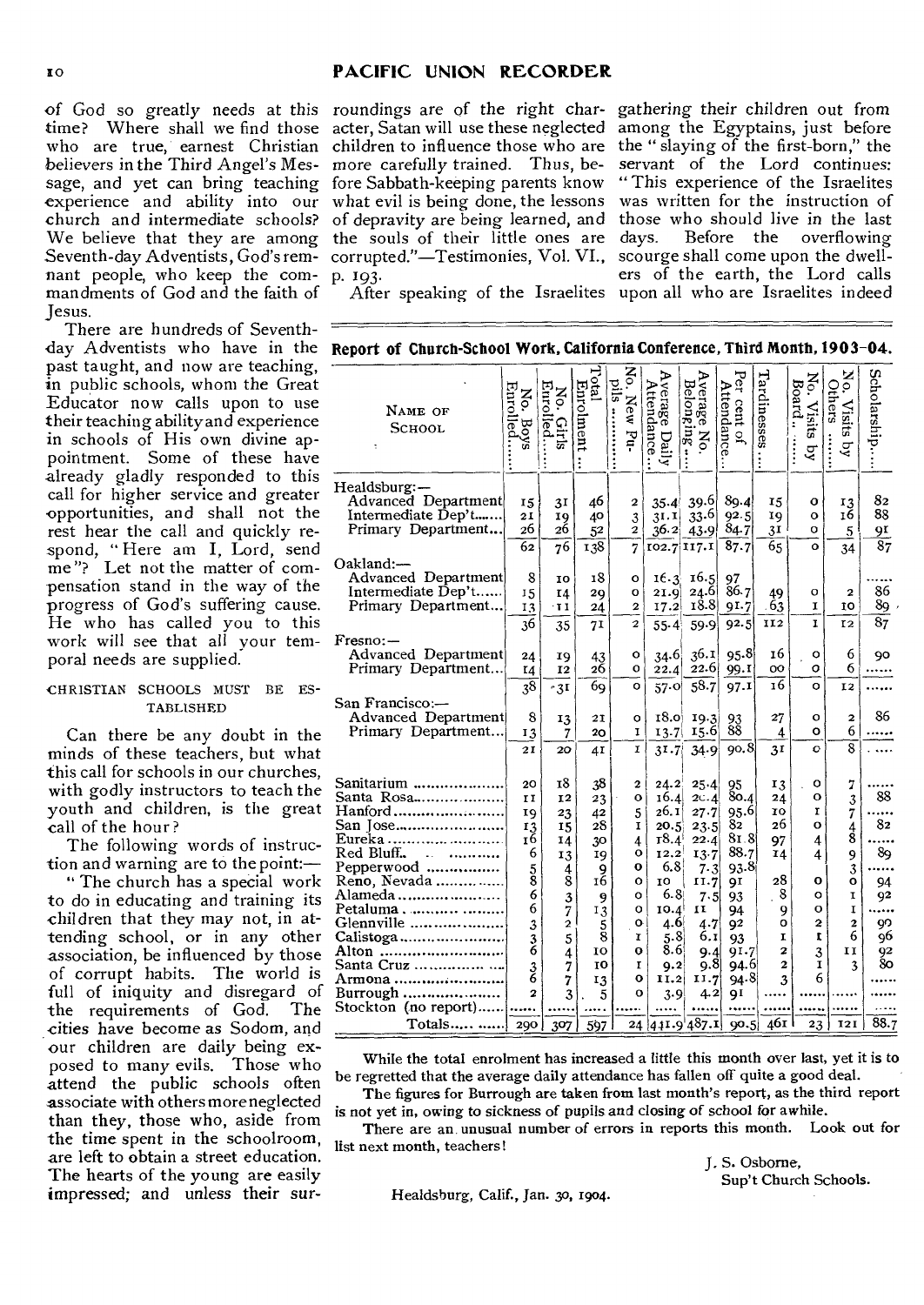to prepare for that event. To parents He sends the warning cry, Gather your children into your own houses; gather them away from those who are disregarding the commandments of God, who are teaching and practising evil. Get out of the large cities as fast as possible.

 $\bar{z}$ 

#### ESTABLISH CHURCH SCHOOLS

Give your children the Word of God as the foundation of all their education. This is full of beautiful lessons, and if pupils make it their study. in the' primary grade below, they will be prepared for the higher grade above."—Testimonies, Vol. VI., p. 195.

#### CHRISTIAN SCHOOLS FULFILLING PROPHECY

There is no uncertainty in these words of admonition and instruction, and the carrying of it out means salvation to both the parents and their children. In this educational movement is the carrying forward of the work of Elijah the prophet, just before the coming of the dreadful day of the Lord, spoken of by the prophet Malachi, —the turning of the hearts of the fathers unto their children, and the hearts of the children unto their fathers, lest God should come and smite the earth with a curse.

### EDUCATION MUST BE CHRISTIAN

The Lord asks us now to give the children and youth an education which will fit them for heaven —yea, more, an education which they can take with them to heaven. That will be Christian (the Christ) education. Our education must be just as truly Christian as our theology. Christian principles must obtain in man's development, intellectually and physically as well as in his development spiritually. Christian education stands for the symmetrical development of the whole man,—spiritually, physically, and intellectually. Worldly education does not stand for the development of the entire man.

## M. E. Cady.

"The fear of God never makes a man fearful."

#### **Royal**

The church school at Royal has been in progress three months. Nineteen pupils are enrolled, and all are interested to attend when possible, although there has been considerable absence on account of sickness. Under Brother Westrup's careful training, the students are learning well. He has so many classes that his time is fully occupied.

Brother Westrup and most of his pupils spent two days in canvassing for the Capital and Labor Number of the "Signs," and quite a large number of papers were disposed of.

We need and request the prayers of God's people that we may all be faithful in doing what we can to uphold the hands of our teacher as he seeks to prepare the students to perform their part in warning the world of the soon-coming Saviour.

Mrs. W. N. Wheeler. Cottage Grove, Ore., January 19.

#### **Gravelford Academy**

This school has been in operation five years. Up to the present school year, it has been conducted by the writer under the auspices of the Gravelford church. By action of the executive committee of the Western Oregon Conference last July, the school was recognized as a conference school of the intermediate grade.

At a general meeting of the churches tributary to the school, held July 31 to August 1o, the following persons were elected a board of trustees : F. S. Bunch, 0. S. Coleman, Mrs. Alice Gage, Elder F. M. Burg, and Prof. C. C. The first three members were to act as a local committee, or board of management.

The writer was chosen principal of the school, and the selection of an assistant teacher was left to the local board. Miss Myra E. Camp, of Roseburg, was unanimously chosen.

School opened October 5, with a small attendance. The membership has steadily increased, until thirty-six are now enrolled. The

of our faith, but a more obedient and orderly class of students would be hard to find. Some who were quite 'rough in manner and backward in school work have undergone a great change since being brought under the influence of the school.

Thoroughness and character is our motto. Already good reports have come in from this year's work. One man, an elder in the Presbyterian Church, placed his son in school, and wrote: "I send my son to your school because I believe its moral influence to be better than any other school in this part of the State."

Another man, brought up a Catholic, writes that he is well pleased with the advancement of his son and daughter.

A young man entered school; his work for the first few weeks was extremely careless. By patient work on the part of the teachers along the lines revealed to God's remnant people, this young man, though not of our faith, has become one of. our best students.

The great Teacher has been with us from the beginning of this school year, and truly the "government has been upon His shoulders," for our students have been remarkably obedient. Excellent work is being done in all classes.

We have two interesting classes in Bible study, one in Old Testament history and the other in Bible doctrines.

The board of trustees are considering the advisability of moving the school to a more accessible place. We are eight miles from town, and, in winter, completely cut off from all routes of travel. Our attendance would be much larger were we more favorably located.

Our courage in the Lord is<br>good. His work will triumph His work will triumph gloriously.

Frank S. Bunch.

February 2.

#### **Monitor Church School**

larger number of students are not a result of their determined effort, The church at Monitor, Ore., believing it to be time for them to open a church school, began to plan for it early in the fall, and, as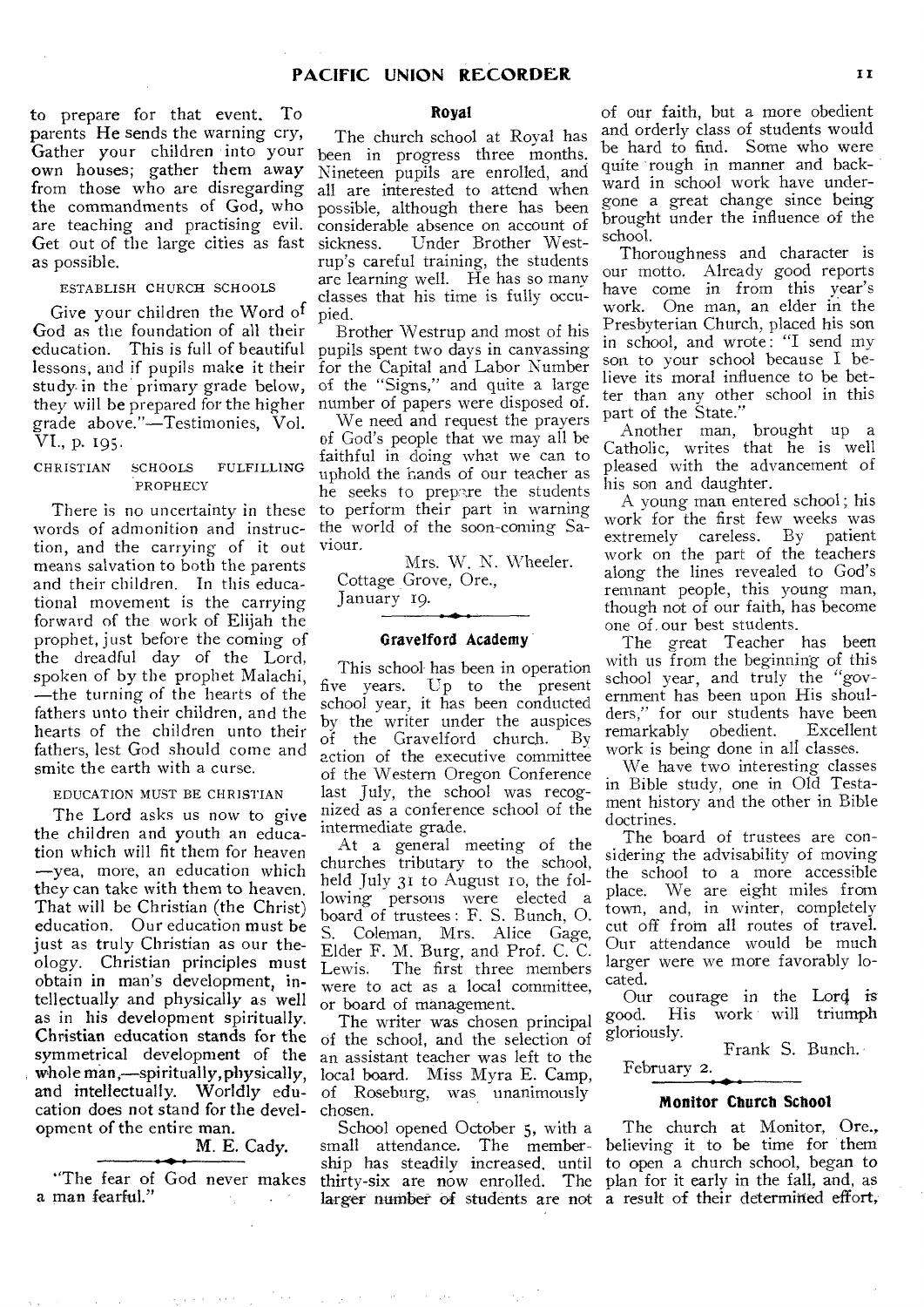teacher, and began their school the fourth of November. It being their first year, they had many obstacles to meet. As they had no building suitable in which to hold their school, they set off a part of the church for this purpose. The Lord has blessed them abundantly in this effort to establish a school. The people of the outside community at first threatened to prosecute them for taking their children from the public school, but finally this spirit died out, and at present there seems to be a better spirit prevailing towards our school. It was my privilege to visit this school a few days ago, and I could not help noticing the very atmosphere of loyalty to God which has been instilled into the hearts of these children. The school numbers twenty in attendance. Grades one to four<br>are taught. G. W. Pettit. G. W. Pettit.

February 3.

## $\ddot{\phantom{0}}$ **An Education while You Wait ?**

Not by any means, for an education can not be obtained without an effort. What do you read ? Think over your reading for the past year, and what proportion of it helped to make a Christian worker. We are told in Volume 7 of the Testimonies for the Church: "Form a home reading circle in which every member of the family shall lay aside the busy cares of the day and unite in study.  $\ldots$ . Especially will the youth who have been accustomed to reading novels and cheap story-books receive benefit from joining in the evening family study.'

The Missionary Training School of Correspondence has been started with no other object than to help parents and young men and young women to do this very thing for themselves, for their families, for the members of the church, and for their neighbors who should be interested in Bible study. You may ask, Does the Missionary Training School of Correspondence prepare students to do practical missionary work? The following statements from those who are members of the school will answer the question:

succeeded in securing a good has led me to take up this corre-Immediately the *nurse* was sent to, spondence course. I have received great benefit from the lessons. I do not think that I ever spent six dollars on myself for anything that has done me as much good as this. I wish I could have had the opportunity of studying something like this years ago."

Another writes: " The church voted to take up the Correspondence Course in their regular Sunday evening meetings. Four have signified their intention of joining the class. In every instance this includes the family. I secured another new student this morning."

Still another writes: "I am using the lessons sent out by the Correspondence School in the church where I am teaching. All that are old enough join in these studies, and enjoy them very much. The first three Sabbaths the children outlined the chapters, but after that I invited all to take part. It would do one good to see how enthusiastic they are."

If you are not able to take a regular training in one of our schools, and desire to prepare yourself for better work, correspond<br>with the Missionary Training with the Missionary School of Correspondence, Berrien Springs., Mich.



## **Report of the San Francisco Dispensary**

The work in the dispensary for several weeks preceding the holidays was very light, but there was an abundance of outside work. Calls of every description came to the dispensary,—people wanting<br>clothing, people needing food, clothing, people needing others in need of homes or work, sometimes it almost seemed that the dispensary might be an intelligence office. But we are glad we can help the people in any way possible.

"'I am very thankful that the Lord band sick in bed and out of work. Word came to us one day of a family that was in need—the hus-

see what could be done. It happened that there was no one in for treatments, and I stayed and looked after the dispensary, while the nurse went out and investigated to see what we could do for the case. She found a very interesting family, a man, wife, and children. The man was one who did not belong to the union from principle. He believed that the unions were an infringement of his liberty, which he could not support, and because of his refusing to join the union, he was out of work, and not only out of work, but his family were subjected to abuses of all kinds from his neighbors. Even his children on the street were abused by other children, because the father did not belong to the union. He had gotten odd jobs till he became sick. At the time the nurse called, he was very much discouraged. They were out of everything, and had no money, nor knew not where to turn to get any, and were threatened with being put out of their house. The nurse returned to the dispensary to report what she had found, and we were able to send some one immediately to give him a treatment. The matter being brought before the brethren in the church, money and provisions were provided for their help. As a result of a treatment, he was able to get up next day, and was fortunate enough to find something to do in a few days. We have kept track of them since; and they are doing very well: They were very grateful for the help we gave them, and we feel grateful that the Lord has put the means in our hands of giving tem poral aid in just such cases.

About the same time there felt to our care an old man and his' wife. He was ill. They were both aged, and had been almost entirely dependent upon charity. As she was too feeble to care for him herself, it became necessary to provide care for him both night and day... For a time he was cared' for of nights by volunteers ; later a man appealing to us for work was hired to care for him. During the day sisters in the church volunteered their. services. In this way, they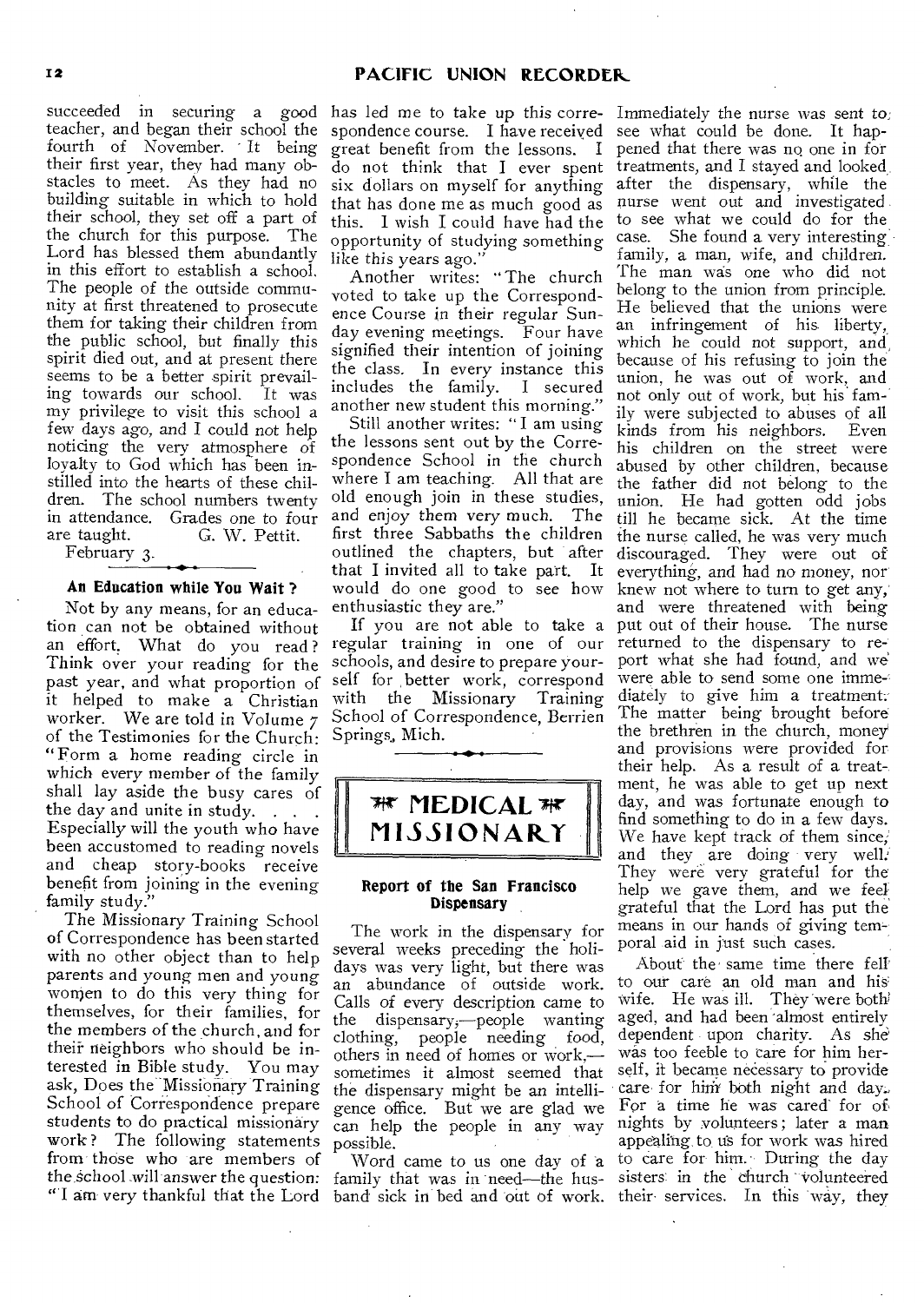were cared for over three weeks, till finally the old man was once more able to get up and take care of himself.

The man who was hired to take care of him has proved to be an interesting case. He was sent to the church to enquire for the pastor, being told that if any one would help him, the people in- that church would. He had been out of work for some time, and was out of clothing. He had gotten so low in clothing that he was not presentable to apply for work. He proved to be a well-educated man, but at the time he came to us was on the verge of desperation. Brother Speedie happened to meet him first. He took him to his own home, which is our visiting nurses' home. He provided him with a room and clothes. We gave him this work for a few nights—of taking care of the old man—and by the time the old man needed his services no more he had found something else to do.

At our Friday evening family circle, when the workers meet together in prayer and social meeting, he was present. The Lord came in that night and blessed us wonderfully. All present took part in both prayer and testimony. He said, in effect, that when he came to us he was just ready to do any desperate thing, but that the Lord had found him, and that he wanted to thank God before us all for the kindness which had come into his life. He said it had made a new man of him, and that from henceforth he was determined his life should be the Lord's. When we knelt in prayer, he joined us in an earnest petition to God for God's strength to keep him. At that moment we felt repaid for any effort that had been made.

H. E. Brighouse, M. D. 420 Dolores Street.

The February "Life Boat" is a special antitobacco number, and for its excellent and timely articles concerning the evils of the tobacco habit, deserves a wide circulation. Price two cents a copy.

 the laborers are few." Luke 10:2. much food for thought along those new epoch in our book work, and



#### THE BOOK WORK California Reports for December and January

|                               | ,<br>. .  |                                            |  |
|-------------------------------|-----------|--------------------------------------------|--|
| "STEPS TO CHRIST" AND "GOSPEL | PRIMER."  |                                            |  |
|                               |           | Value.                                     |  |
| Hrs. Ord.<br>M. A. Vroman 120 |           | \$23665                                    |  |
| "MARVEL OF NATIONS"           |           |                                            |  |
| M. S. Drake 108 33            |           |                                            |  |
| Wm. C. Carrier, 20 7          |           | $\begin{array}{r} 4950 \\ 850 \end{array}$ |  |
| "LADIES' GUIDE" AND "HOUSE WE | LIVE IN." |                                            |  |
| Mrs. C. E. Halliday 297       |           | 199 65                                     |  |
| "LADIES' GUIDE."              |           |                                            |  |
| F. W. Hicks 8 1               |           | 4 50                                       |  |
|                               |           |                                            |  |
| Miscellaneous sales 21 70     |           |                                            |  |
|                               | Utah      |                                            |  |
| HEALTH BOOKS.                 |           |                                            |  |
| A. D. Guthrie  102 80         |           | $$445$ 25                                  |  |
|                               |           |                                            |  |

The Influence of a "Signs" Worker The Pacific Press Publishing Co. have just received a letter from one of our people in Ouray, Colo., in which reference is made to the influence of two Bible workers who have been working in that city recently with the special "Signs." Four have already accepted the truth, and more than thirty are studying it. The following is a clipping from the city paper, which will be read with interest:—

#### Seventh-day Adventists

was a caller at this office last week that there may be no delay in deand left us two copies of the weekly magazine publication of her faith, 'Signs of the Times,' published at up and delivered to other customof a mining-camp like Ouray. The taken. two left us are largely devoted to a treatment of the great conflict between capital and labor, setting forth the facts in an unprejudiced pleasure of meeting with those en-

lines. The editor views the conflict in the light of prophecy, and looks upon it as one of the signs of the times spoken of in Holy Writ."

#### Work among the Wealthy

We are planning to place the " Desire of Ages" in the homes of the well-to-do people on the Pacific<br>Coast. Although not vet ready Although not yet ready to ask for workers to volunteer, we will explain briefly the plan.

" Miss Carrie Dowden, who came solicits binding orders. Our exhere from Grand Junction in Sep-perience thus far indicates -that tember, and who has been quietly about 75 per cent of the orders will engaged in missionary work for the be bound. We anticipate this by Seventh-day Adventists' church, binding up volumes beforehand, so Oakland, Cal., which have proved ers. One great advantage in this to contain much excellent reading plan is the continued visits of a matter worthy of perusal by peo-Christian deliverer to each family ple anywhere, and especially those from whom an order has been A very fine edition of the "Desire of Ages<sup>"</sup> has been printed on heavy paper, with wide margin, and bound in twenty-five parts with heavy paper covers. All the full-page illustrations are beautifully colored, and ten extra illustrations have been prepared particularly for this edition. The price of these parts is 25 cents each, or \$6.25 for the set. The prospectus is a very thin book, and may be carried in a pocket especially prepared for it, by the gentlemen, or in a music roll by the ladies. The solicitor secures the orders and turns them in to the manager of the company, (these workers always form into companies), who delivers them, four at first delivery and two every two weeks subsequently. He, of course, collects as he delivers. After from four to ten parts have been delivered, the solicitor receives his full commission. After having delivered a few parts, the deliverer livery. After bound volumes have been delivered, the parts are taken

"The harvest truly is great, but of the controversy, and furnishing am convinced that it is opening a and unbiased manner for both sides gaged in it a number of times. I This work has been going on very successfully for several months in Kansas City, and I have had the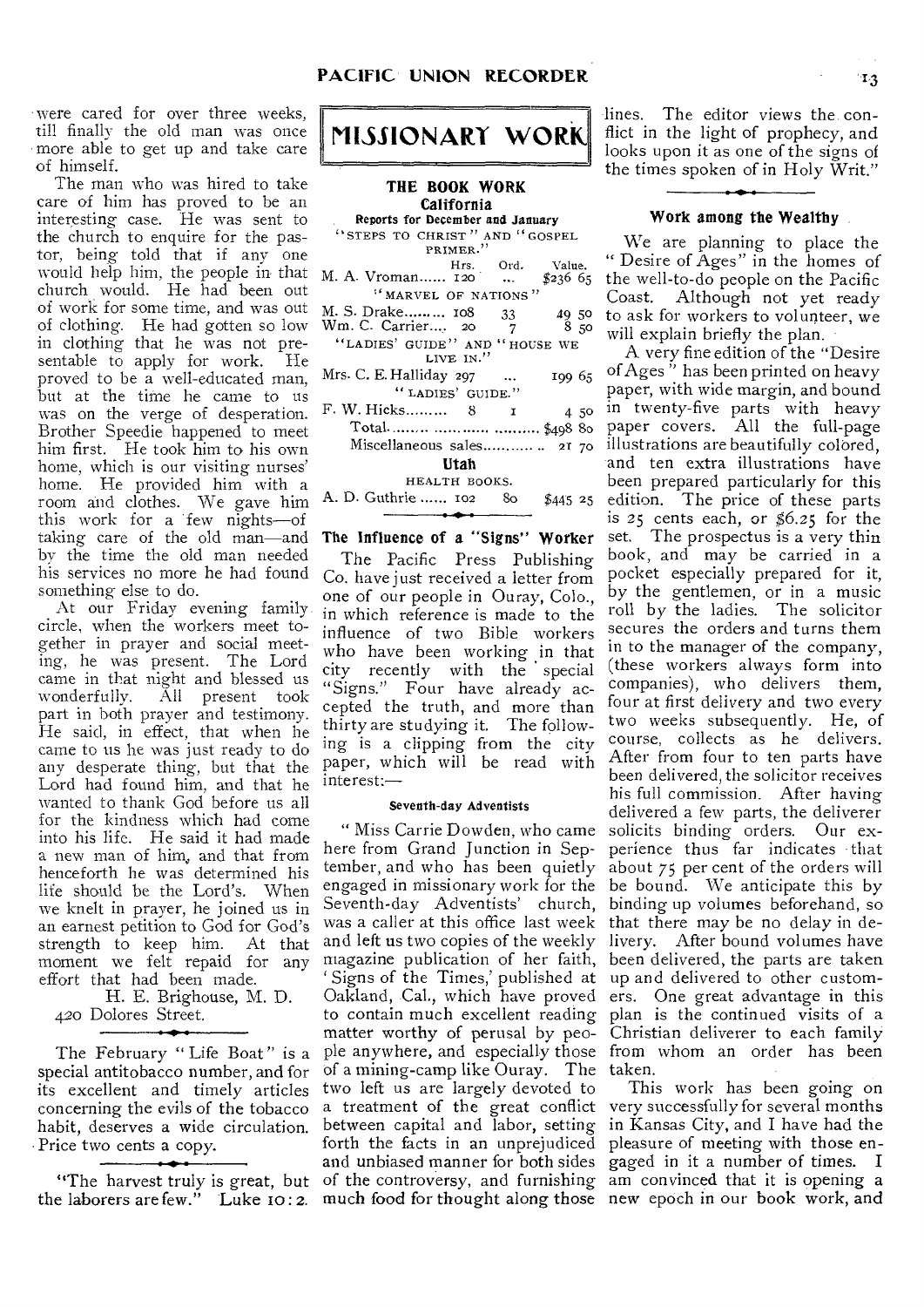season. The following is a quotation from a letter just received from the manager of the company in Kansas City:—

" Last Friday I arranged with one of our customers, who is interested in the truth, to receive Bible readings from Sister D—. ing to those who do missionary cor-The lady is very much interested, responding and tract distribution. and as she was taking up so much of my time from delivery, I asked realize how she prepared the way her if she would not like to study the subject we had been talking over, and she was delighted. By the way, this lady is a dissatisfied Catholic.

" Ydu remember that Brother Hiatt spoke about taking an order from the manager of a wholesale house here in the city. Well, I delivered the set complete, bound in half morocco. The daughter studied her Sunday-school lessons from it, and in answer to questions asked, quoted from 'Desire of Ages.' The teacher wanted to know where she got her information, and she replied, 'From "Desire of Ages." ' This teacher sent in his order for the work."

In closing, I might say we have seven now engaged in this work in Kansas City, and several others will join early in the spring. The deliveries have thus far been successful.

#### H. H. Hall.

### How- We May Help Our Canvassers

One of the salesmen for the Part Edition of " Desire of Ages" secured an order for the series from a prominent church worker in the city. The lady had just received a letter from an Adventist in another State. Throughout the letter were gems of truth, but near the close of the letter the sister said, " I am praying for you." On delivery of the first parts, I learned that this lady was receiving letters and tracts frequently, and was more than pleased to get a series published by our people. During the conversation with her, I leained she had already accepted the *doc-*arrival at Tehachapi He granted *trine* of the soon-coming Saviour, me success in taking about thirty, the state of the dead, the resurrec-dollars' worth of orders. One lady

the plan in the west this coming bath question. These are her sons' in advance, and another words: "If I see that the seventh bought three copies for presents to day is the true Sabbath, I will keep friends." it if the whole city is against me." Experiences of this kind make us strong and very courageous in our work of scattering the printed page of truth, and should be encourag-

> I suppose the sister does not the evangelistic canvasser. The call is to service; follow up; wofk! work! work!

> > J. L. McGee.

#### Our Work Moves Onward

Although quite busy, I went out some time ago to sell the Capita and Labor number of "The Signs of the Times." The distance I had to go, before commencing, was about ten miles; so the time that remained for me to canvass, as I was compelled to return that afternoon, was a little over three hours. But the Lord was in the work; and by His aid I was enabled to dispose of seventeen papers. On my return home I felt very joyful; and earnestly prayed that God would open the eyes of all who had bought papers, to see the truth they contained.

Last Thursday I went again, and disposed of several more copies. It is my earnest desire that God may bring forth much fruit from my wayside sowing.

## Alonzo Briggs.

## Morganhill, Cal.

Brother Walter Harper sends in the following item of experience:—

" After leaving Oakland my first stopping place was Tehachapi. The outlook, from a human standpoint, was discouraging. It was dry, dusty, and desolate. It would seem useless to stop at such a forbidding place, but I had prayed much for wisdom and guidance, and the Lord most graciously answered. The next day after my

sincerely hope we may introduce tion, and is now studying the Sab- paid for a copy of 'Object Les-

## Missed by Waiting

Waiting to be of service is the sure way of missing the service altogether. There is no waiting one's chance in the life of true service. Opportunities throng the path of every-day routine. Every one is susceptible of greater joy. Every one has a burden, often to be lightened by an understanding look, a tactful word, a sense of companionship. But we wait, and offer none of these, because we are not quick to see, and we want to do something notable and striking when we do serve. Meanwhile, *a*  whole brood of opportunities are born, and die. Let us be—not wait to be—of service.—Selected.

Count no duty too little, no round of life too small, no work too low, if it come in thy way, since God thinks so much of it as to send His *angels* to guard thee in it.— Mark Guy Pearse.

#### The Quest for Happiness

The little country place looked so pretty and quiet amid its trees and flowers- that the visitor, fresh from the city's turmoil, said to an old woman who was knitting in the shadow of the vines :—

"You must see a good deal of happiness here."

She was partially deaf, and looked up doubtfully for a moment before she answered :—

"No, I haven't seen him, so far as I know. I'm not much acquainted around here, and. anyway, my eyes are so poor that I wouldn't know him if I saw him coming in the gate."

The other visitor, sitting on the end of the porch, laughed softly.

"You have your answer," she said, as the two walked away. "I fancy this matter of hanniness is mostly a question of eyesight, after all. It's not living here or there, having this or that, but just knowing the blessed guest when he comes in many ways and tarries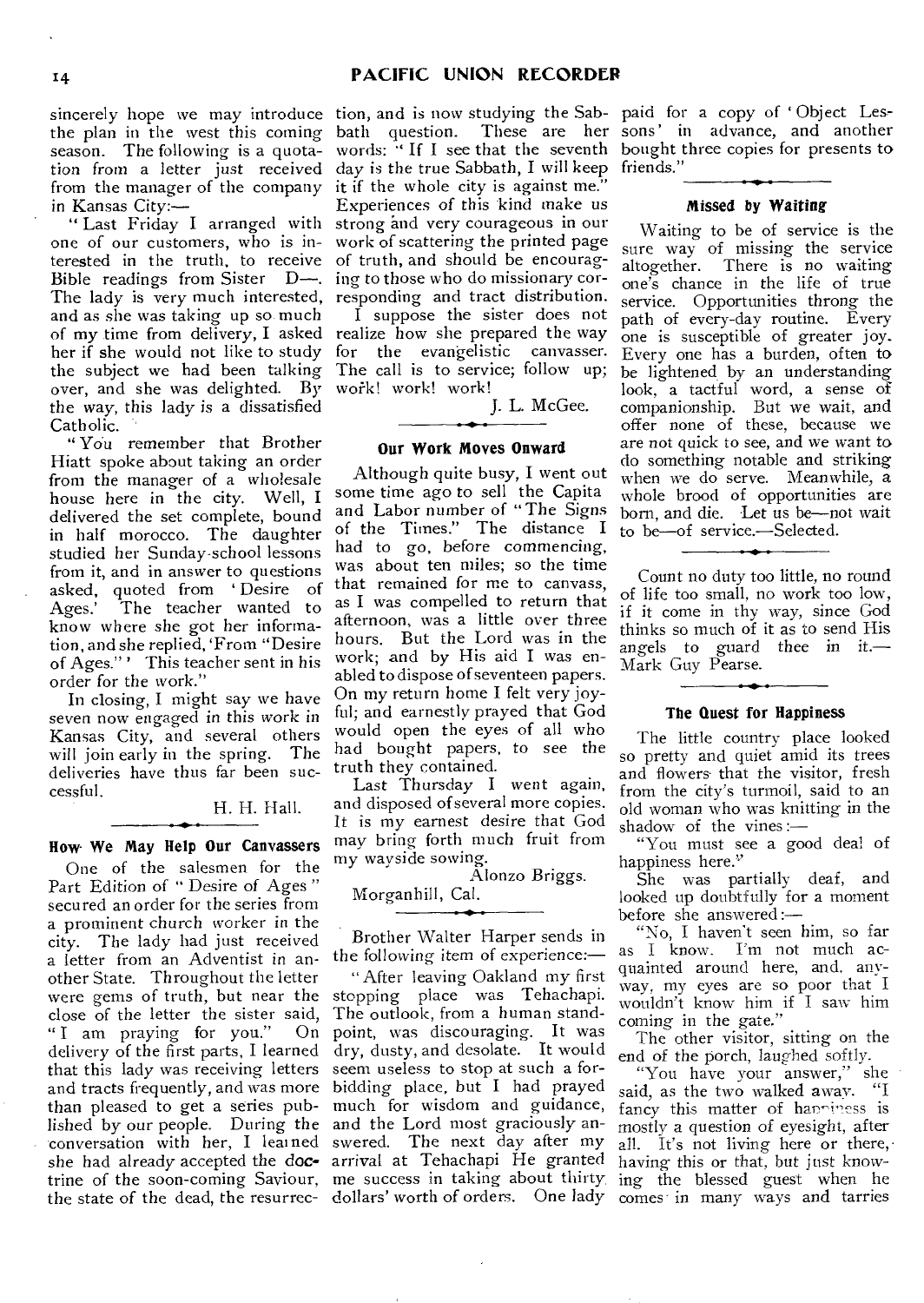long, if only we did not fail to rec- in Oakland, Sabbath, February 20, labor are in operation, but on a ognize him. Our eyes are only opened when he is going out of the and the writer officiating. He gate:"—Selected.

#### **Obituary**

STICKNEY.--Died of cancer, in San Francisco, Feb. 16, 1904, Silas Coombs Stickney, at the age of 42 years, io months, and 3 days. Brother Stickney was born in Whitefield, Maine, and was brought to California at the age of two years. His people settled in Mendocino County. Here, when a young man, he accepted the truth which we hold so dear, and at the age of 19 connected with the Pacific Press, in whose employ he was to the time of his death. During this time he served in the positions of bookkeeper, secretary for the company, and solicitor. He was for many years one of the directors, and upon him at different times was laid heavy responsibilities. He was largely instrumental in developing the counter check-book business, which he managed as long as health would local conferences and mission fields, permit. June 21, 1881, he married Lydia A. Bartlett. The fruit of this union was a boy and girl. His wife died May 29, 1896. He married again while in Guatemala for the Pacific Press, Maud S. State tract society can furnish it. Gardner, who died Feb. 12, 1903.

Brother Stickney was a faithful, painstaking, assiduous, accurate worker. In the earlier years he confined himself too much to his desk, not seeing or appreciating, like many others, the need of physical exercise, when so much needed to be done. He longed to live for his children, but was resigned to God's will, and trusted Him to the last. He felt that his moral accounts were all straight with men as far as he could make them, and that God had covered all his sins. He left of near relatives, two brothers, two sisters, an aged mother, and two children—Barbara, aged 17, and Silas Lynne, aged 12. Upon Barbara especially this third blow falls with crushing weight. 21, 1904. And we are pleased to May faithful friends and a kind say this periodical work is building Father help her to bravely bear up the cause in the British field. her burden. The funeral was held In Germany the same methods of soon ends in digression."

waits the coming of the Lifegiver. M. C. Wilcox.



One of the members of the nurses' class at the St. Helena Sanitarium is a Chinese young woman who is preparing herself to labor among her own people.

Brother H. H. Hall, of the Pacific Press Publishing Company, is planning to attend the biennial meeting of the Central Union Conference, to be held at Omaha, Neb., March  $4-14$ .

The year-book of the Seventhday Adventists for 1904 has come to our desk. It is an octavo volume of  $144$  pages, and contains the official denominational directory of the General Conference, Union and and the various institutions throughout the world. The work has been prepared with much care, and will be of service to every worker in our ranks. Price 25 cents. Your

Our sanitariums at Portland. Spokane, and St. Helena have enjoyed a very fine patronage during the last twelve months. The optruth have been many, and the doctors and nurses have improved<br>them. The wisdom of estabwisdom of establishing medical institutions for the promulgation of the message is being demonstrated week by week. May their sphere of usefulness continue to increase.

The periodical workers in Great Britain used 44,300 copies of the January edition of the "Good Health " published in London, and 72,600 copies of " Present Truth," during the four weeks ending Jan.

C. H. Jones, Elder B. F. Richards, more extensive scale and with like He results. Where this method of personal effort has been put forth in America it has always produced good returns. When the work first started in this country it was the zeal manifested by every believer that caused the work to grow rapidly. It will also be the same burning desire to tell the truth unto others that will carry the message to the world in this generation and thus usher in a new order of things. Let us co-operate daily and continually.

> Elder Dart, of Dawson, Yukon Territory, in writing of his work, under date of January 7, gives the following information:—

portunities for sowing seeds of day.' While it is no small task to "You will be glad to know that we have two substantial conversions to the message, and good reasons to believe that two or three more will join us ere long. Also, that the attendance at our studies is increasing. I can also give a good report of our meetings in the little chapel on Poverty Flat, two miles from Dawson. The attendance there is increasing and the interest excellent. Interested ones keep the lamp supplied with oil and the stove with wood, and have the place swept and a good fire upon our arrival. One said, as he shook hands with me last Sunday, ' We must have more yet; these seats must be filled.' Another said, 'You spoke lots of truth tokeep up these meetings in such cold weather, we feel abundantly repaid with present results.

" We have been having intensely cold weather of late. At some points between here and White Horse, the thermometer registered between 70 and 8o degrees below zero, and the mercury was frozen. Brother Rice and I walked out to our chapel when the thermometer registered 6o degrees below zero. Ten or eleven people were present at the meeting, but they said they did not expect me."

" Profession without confession